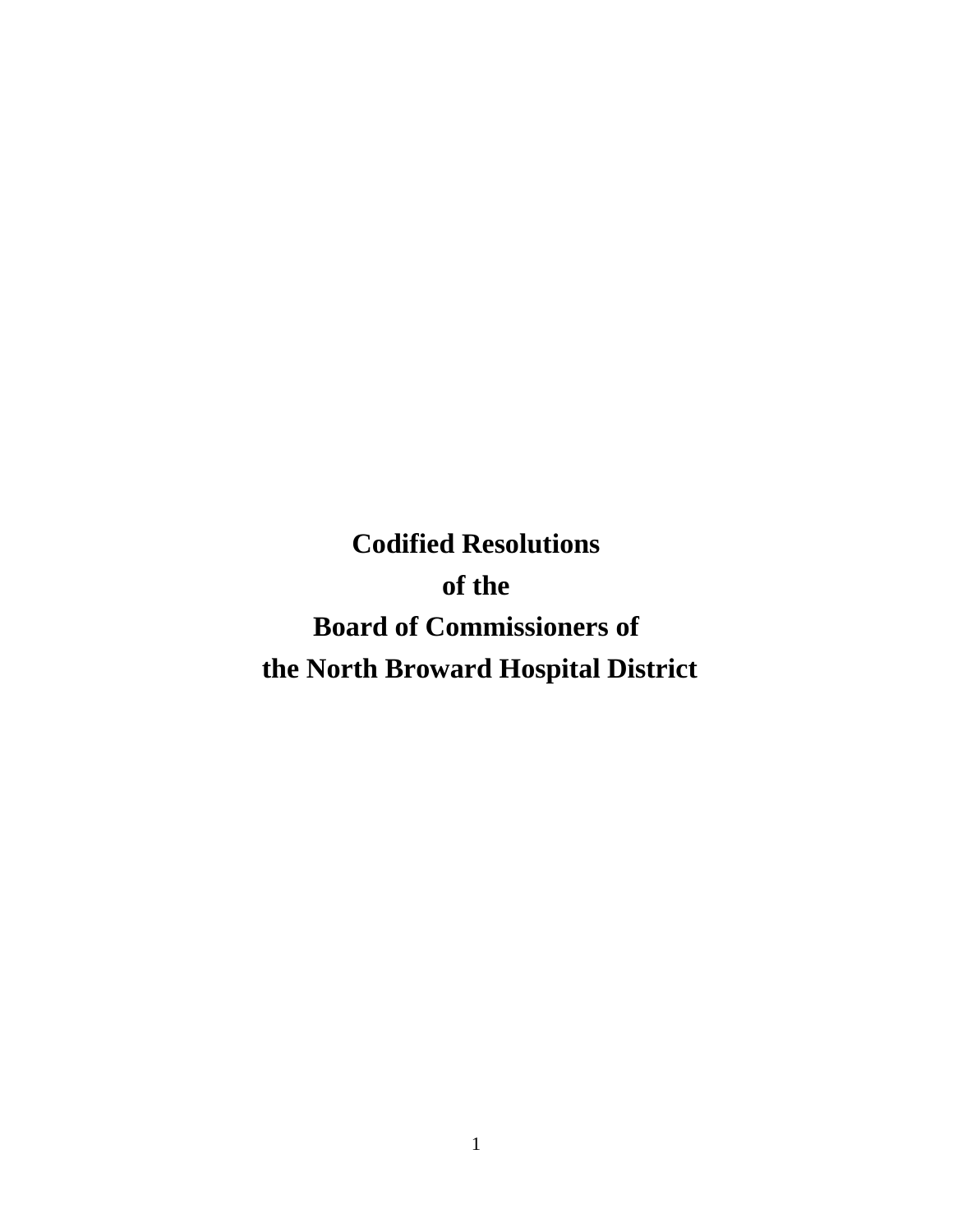#### **Table of Contents**

Chapter 1: Introduction and Guidelines

Chapter 2: Governing Board

Section 2.1: RESERVED Section 2.2: Board's Responsibilities Section 2.3: Delegation of Authority Section 2.4: Education of Commissioners and Committee Members Section 2.5: RESERVED Section 2.6: Conflict of Interest Section 2.7: Code of Conduct and Ethics Section 2.8: RESERVED Section 2.9: RESERVED

Chapter 3: Board and Committee Meetings

Section 3.1: RESERVED Section 3.2: RESERVED Section 3.3: RESERVED Section 3.4: Meeting Agendas Section 3.5: Minutes and Records of Meetings Section 3.6: RESERVED Section 3.7: RESERVED Section 3.8: RESERVED Section 3.9: Emergency Board Meetings Section 3.10: RESERVED Section 3.11: RESERVED Section 3.12: Committees and Committee Meetings

Chapter 4: Administration

Section 4.1: RESERVED Section 4.2: RESERVED Section 4.3: RESERVED Section 4.4: RESERVED Section 4.5: Chief Compliance and Privacy Officer

Chapter 5: Medical Staff

Section 5.1: RESERVED Section 5.2: Medical Staff Bylaws

Chapter 6: Miscellaneous

Section 6.1: A Resolution to Establish a Procurement Code Section 6.2: A Resolution Establishing a Uniform Policy for Conducting Investigations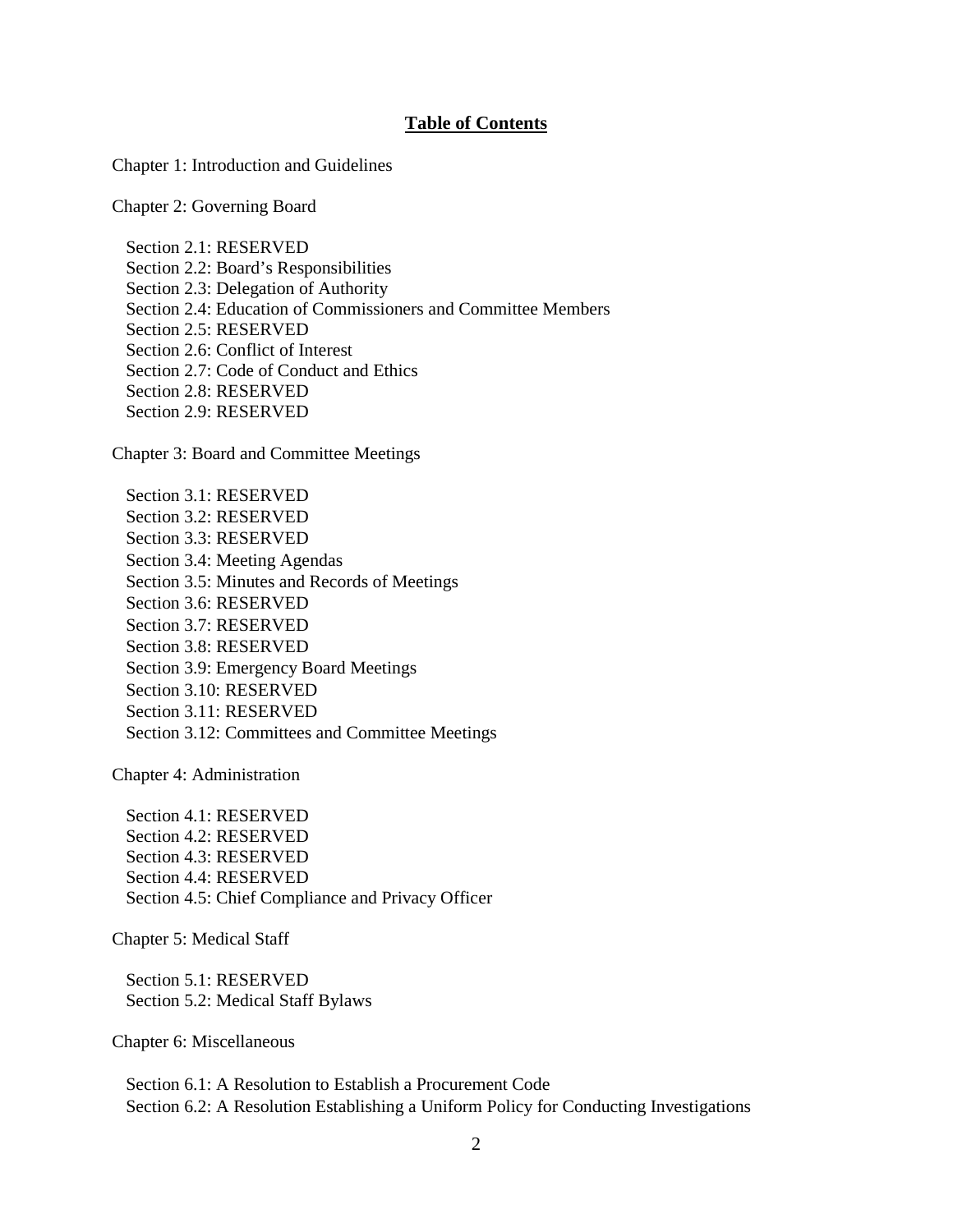Section 6.3: A Resolution Pertaining to Legal Engagement Letters Section 6.4: Internal Risk Management Program Section 6.5: A Resolution Regarding Internal Audit Department Access to Information

Chapter 7: All Board Resolutions Passed by Fiscal Year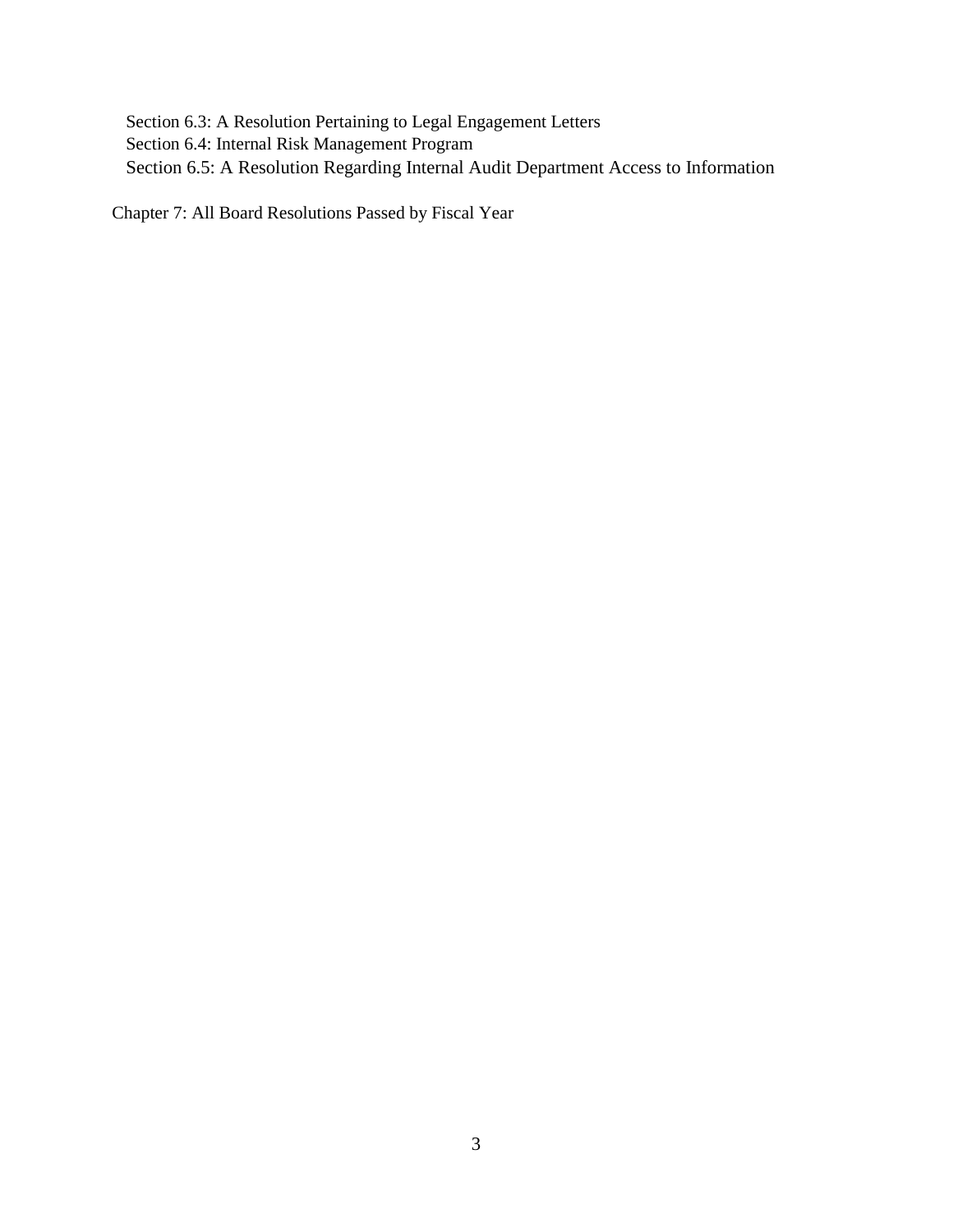# **Chapter 1: Introduction and Guidelines**

WHEREAS, Fla. Admin. Code R. 59A-3.272 requires the Board to review its Bylaws, rules and regulations at least every two (2) years;

WHEREAS, unless context otherwise requires, capitalized terms used but not defined herein have the meanings ascribed to such terms in the Amended and Restated Bylaws of the North Broward Hospital District, as amended from time to time (the "Bylaws");

WHEREAS, the Board intends that Board governance at all times remain consistent with any applicable federal laws and regulations, Florida Law, and accreditation standards;

WHEREAS, the Board, from time to time, proposes and ratifies resolutions that establish Board action, Board policies, and direct that certain tasks or activities be undertaken to assist the Board in its Charter oversight duties; and

WHEREAS, the Board intends that certain procedures be followed during the adoption of such resolutions.

- **1.** The Bylaws and all accompanying resolutions passed and ratified thereto shall be reviewed by the Board at least every two (2) years.
- **2.** The General Counsel's Office of the District shall be responsible for ensuring that all provisions within the Bylaws and its resolutions are consistent with Florida Law, any applicable federal laws, rules and regulations, and accreditation standards (collectively, the "Laws and Regulations"). The General Counsel's Office of the District, to the extent applicable, shall submit any proposed changes to the Bylaws or its accompanying resolutions at least every two (2) years or, if necessary, more often to ensure that the District is in compliance with all Laws and Regulations and is adequately performing its functions in the best interests of the public and pursuant to the purposes for which it was established.
- **3.** Pursuant to the Bylaws, the Board hereby establishes the Codified Resolutions. Any Codified Resolutions adopted by the Board shall supplement, and not supersede, the Bylaws. To the extent that a resolution conflicts with the Bylaws, the Bylaws shall control. All such resolutions passed shall comply with all Laws and Regulations. To the extent that a resolution, or part thereof, conflicts with any Laws and Regulations, the Laws and Regulations shall control and such resolution, or the remainder of the resolution, shall be interpreted, to the extent allowable under Laws and Regulations, consistent with the intent of the Board when passing such resolution.
- **4.** All resolutions adopted by the Board with respect to administrative matters, as reasonably determined by the Codified Resolutions Custodian (as defined below), shall be codified within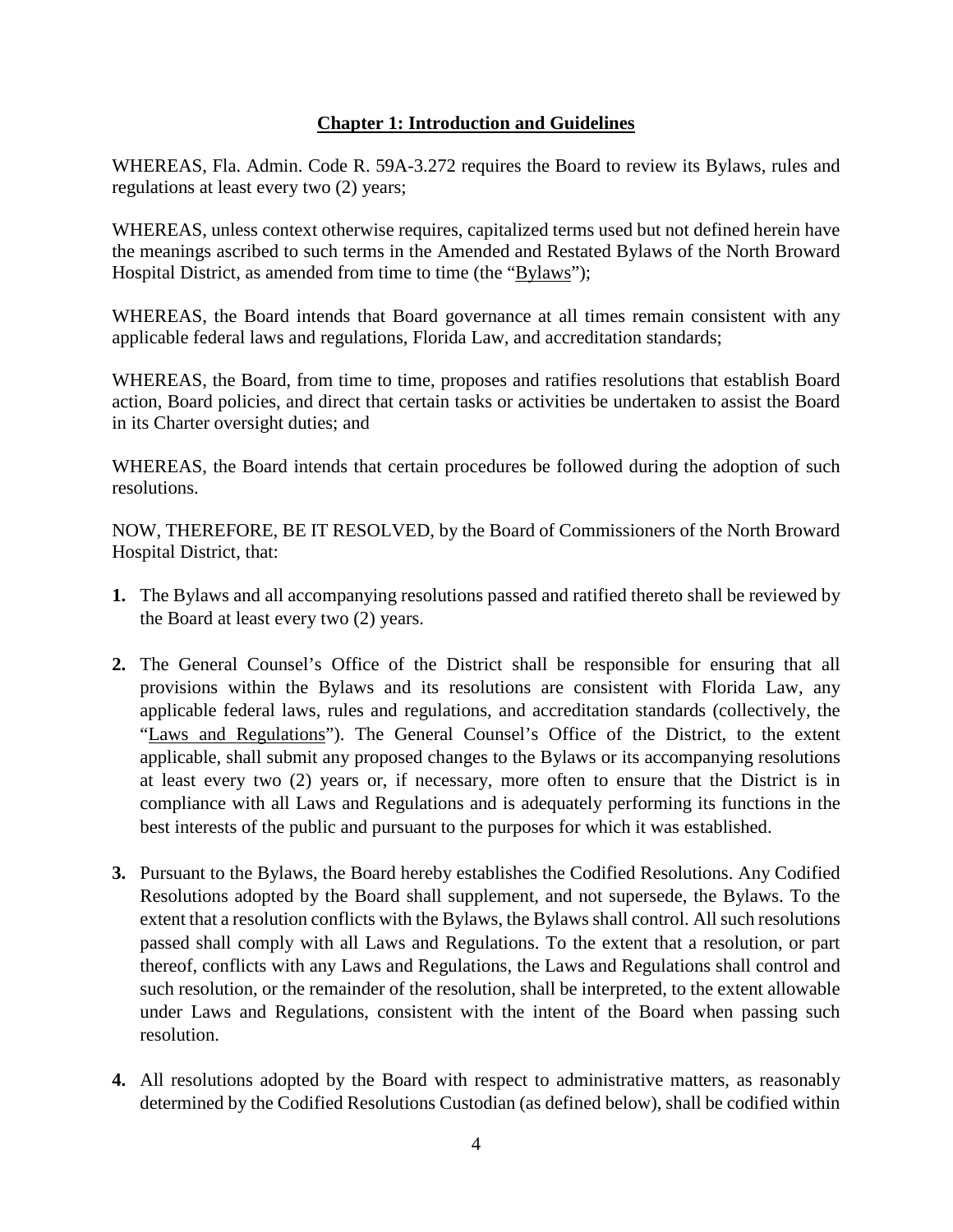these Codified Resolutions. Codification will follow a logical numbering system that, to the extent possible, is consistent with the articles, sections, and subsections of the Bylaws for reference. Any capitalized terms not otherwise apparent within its context or not otherwise defined within the respective resolution shall have the meaning associated to it within the Bylaws.

- **5.** The CEO or his or her designee (the "Codified Resolutions Custodian") shall be responsible for the maintenance and codification of resolutions within the Codified Resolutions.
- **6.** When codifying resolutions, the Board hereby authorizes and grants the Codified Resolutions Custodian the authority to correct any scrivener's errors, including, but not limited to, misspellings, punctuation, and/or grammatical errors; provided, however, that such corrections shall not frustrate, undermine, alter, modify, or change the intent and purpose of such resolution, as reasonably determined by the General Counsel.
- **7.** The Codified Resolutions Custodian shall include the date that any resolution included as a Codified Resolution was adopted by the Board, and the dates of any amendments thereto, and shall ensure that before a resolution is codified, it complies with the requirements of this resolution and, to the extent required, shall reorganize such resolution to conform to the required structure and organization set forth herein.
- **8.** Resolutions shall promptly be codified and posted online with online access. Nothing herein shall be construed as prohibiting a resolution to take immediate effect or effect at a date certain if such resolution is not yet codified in the Codified Resolutions.
- **9.** The Board, when passing a resolution, shall include the following form requirements within such resolution:
	- **(a)** A preamble briefly establishing the purpose(s) and intent of the resolution and containing a resolving paragraph;
	- **(b)** The scope of the resolution;
	- **(c)** Numbered paragraphs;
	- **(d)** To the extent applicable, the effective and sunset dates of the resolution. In the event that no effective date or sunset date is provided, such resolution shall be deemed effective immediately and shall remain in effect until the Board repeals or modifies the resolution, as the case may be;
	- **(e)** The effective date of the resolution if the Board intends the resolution to take effect at a date certain. In the event no effective date is provided in a resolution, the resolution will be deemed to take effect immediately upon Board ratification; and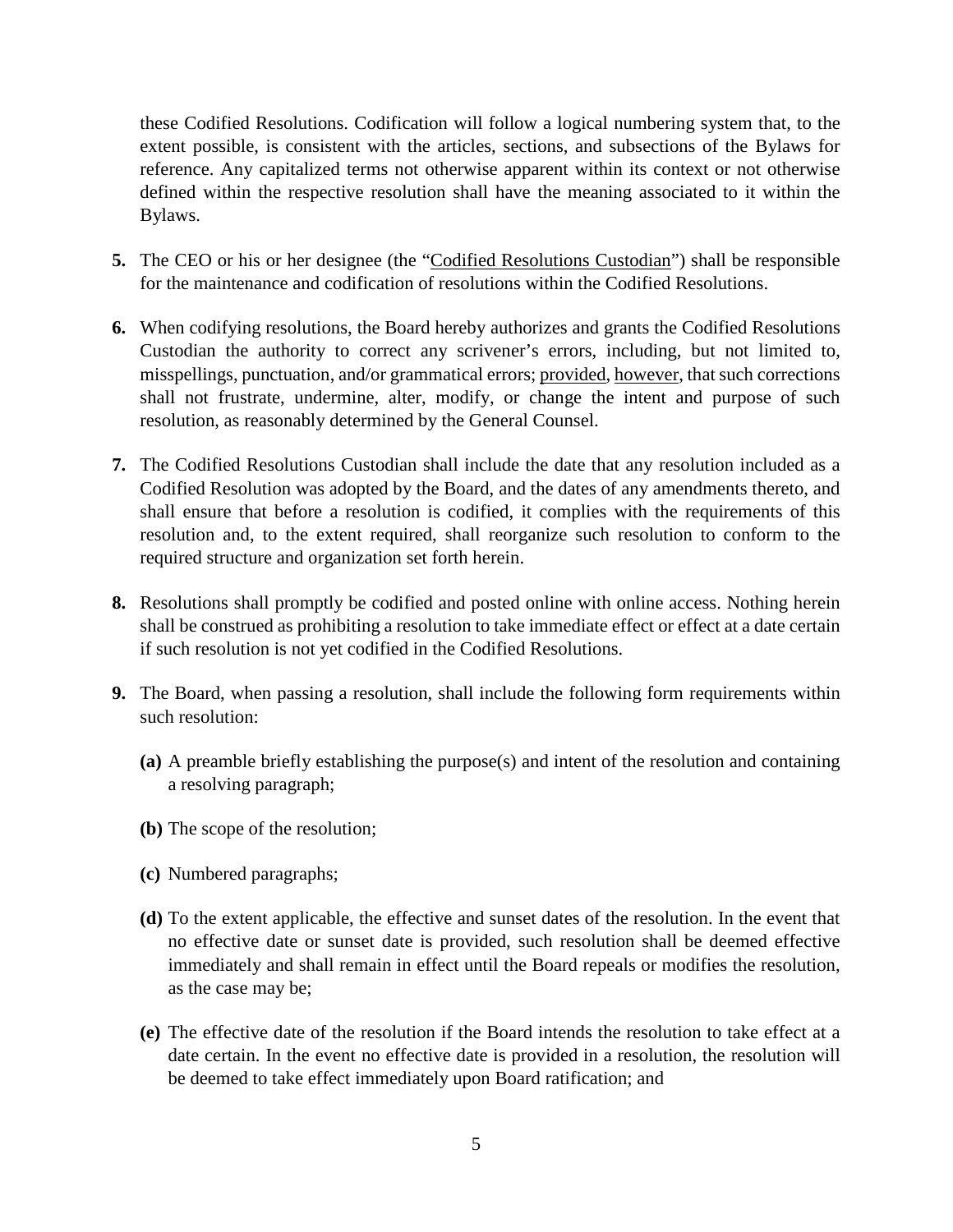- **(f)** Language establishing that the resolution supersedes, amends, replaces and repeals any conflicting resolution or conflicting policy previously adopted by the Board.
- **10.** To the extent that any of the above form resolution requirements are not met following the adoption of a resolution, such nonconformance shall not prevent or inhibit the authority of such resolution, and such resolution shall operate with full force and effect as if passed consistent with the form resolution requirements. Notwithstanding the foregoing, in the event that a resolution fails to comply with the form resolution requirements, the CEO, or his or her designee, shall notify the Board at its next regular or special meeting after the CEO, or his or her designee, becomes aware of such non-conformance, as to the deficiencies of such resolution to ensure that the deficiencies may be promptly rectified before the resolution is codified. When notifying the Board as to deficiencies in a resolution's form, the CEO, or his or her designee, shall place the item on the regular or special Board meeting's agenda consistent with the uniform administrative agenda process adopted by the Board.
- **11.** Nothing herein shall be construed as permitting any individual, without Board approval, to add or modify any language to conform to the form resolution requirements provided herein.
- **12.** This resolution hereby supersedes, amends, replaces and repeals any conflicting resolution or conflicting policy previously adopted by the Board.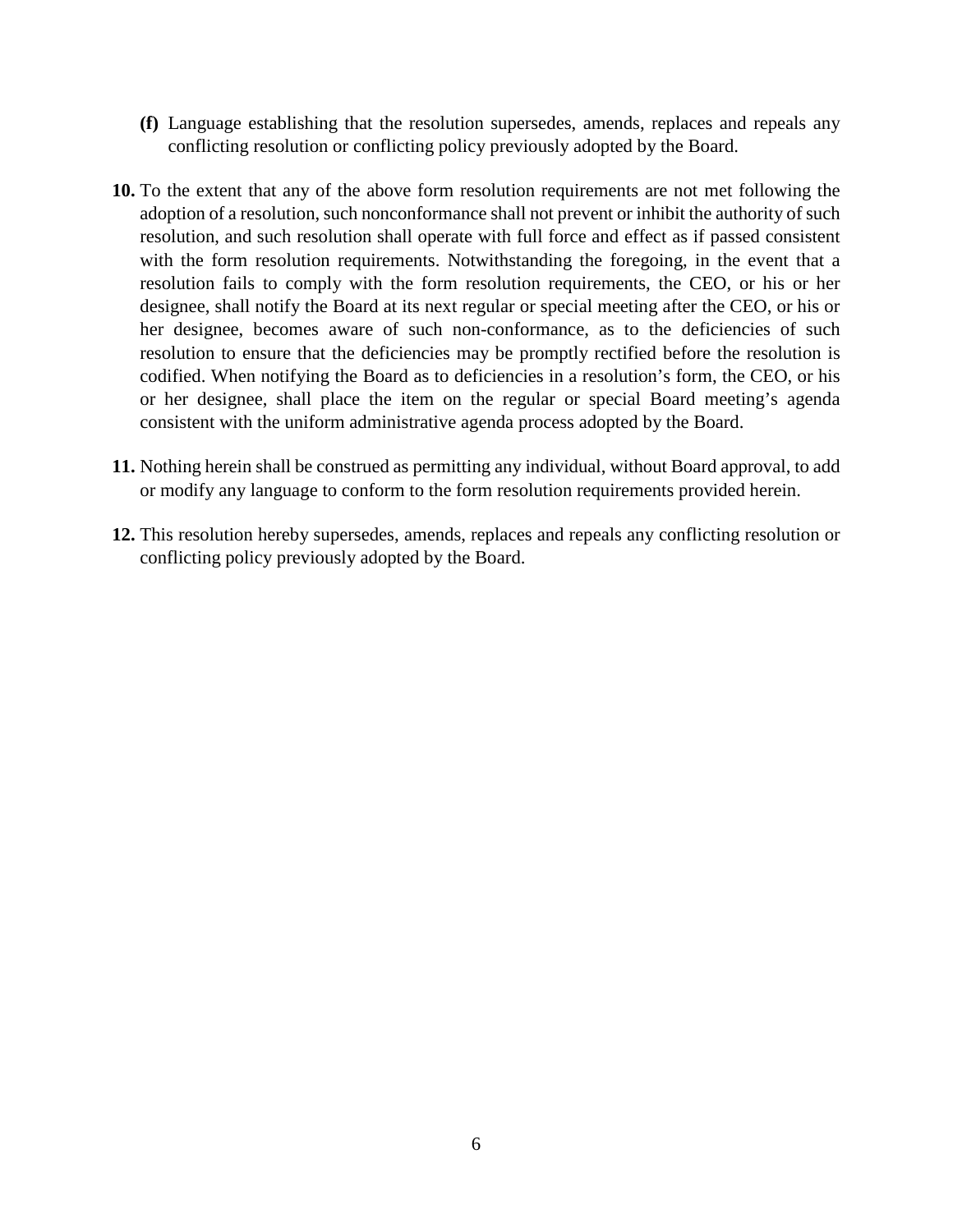# **Chapter 2: Governing Board**

Section 2.1: RESERVED Section 2.2: Board's Responsibilities Section 2.3: Delegation of Authority Section 2.4: Education of Commissioners and Committee Members Section 2.5: RESERVED Section 2.6: RESERVED Section 2.7: Code of Conduct and Ethics Section 2.8: RESERVED Section 2.9: RESERVED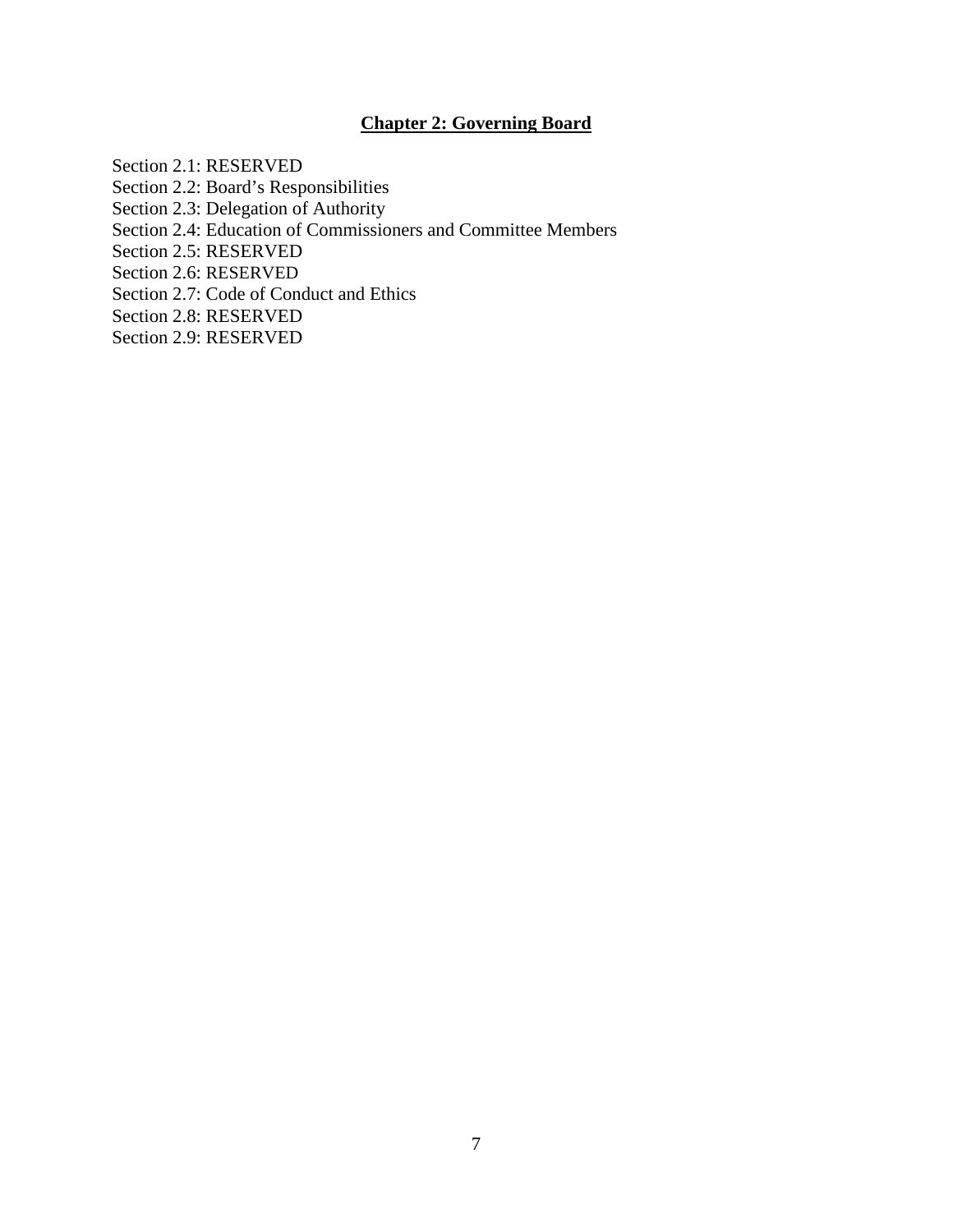# **Section 2.2: Board's Responsibilities**

WHEREAS, the Board oversees the affairs of, and determines policies for, the District and its Subsidiaries;

WHEREAS, such affairs and policies are subject to significant State and federal laws, rules and regulations;

WHEREAS, it is important that Commissioners understand their respective responsibilities; and

WHEREAS, unless context otherwise requires, capitalized terms used but not defined herein have the meanings ascribed to such terms in the Amended and Restated Bylaws of the North Broward Hospital District, as amended from time to time (the "Bylaws").

- **1.** In addition to any other duties imposed on the Board by Florida Law, the Bylaws, applicable federal laws, rules and regulations and applicable accreditation standards, the Board's powers and duties shall include, but not be limited to:
	- **(a)** Overseeing the affairs of the District pertaining to the safety of patients and quality of care, treatment, and services provided by the District and its Subsidiaries and fostering a culture of safety and quality in the District and its Subsidiaries.
	- **(b)** Providing the resources required to maintain safety of patients, high-quality care, treatment, and services.
	- **(c)** Ensuring that performance improvement activities reflect the complexity of the District's hospitals' and other health care facilities' organization and services, involve all departments and services, and include services provided under contract.
	- **(d)** Working together with the senior management of the District and the Chiefs of Staff of the Medical Staff to annually evaluate the District's hospitals' and other health care facilities' performance in achieving its mission, vision, and goals.
	- **(e)** Providing the Medical Staff with the opportunity to participate in governance and the opportunity to be represented at governing body meetings in accordance with the Medical Staff Bylaws (through in-person attendance and electronic communications technology) by the Chiefs of Staff, as selected by the Medical Staff, at each of the District's hospitals.
	- **(f)** Consulting directly with the Chiefs of Staff or their designees periodically throughout the fiscal year, including discussing matters related to the quality of medical care provided to patients of the District.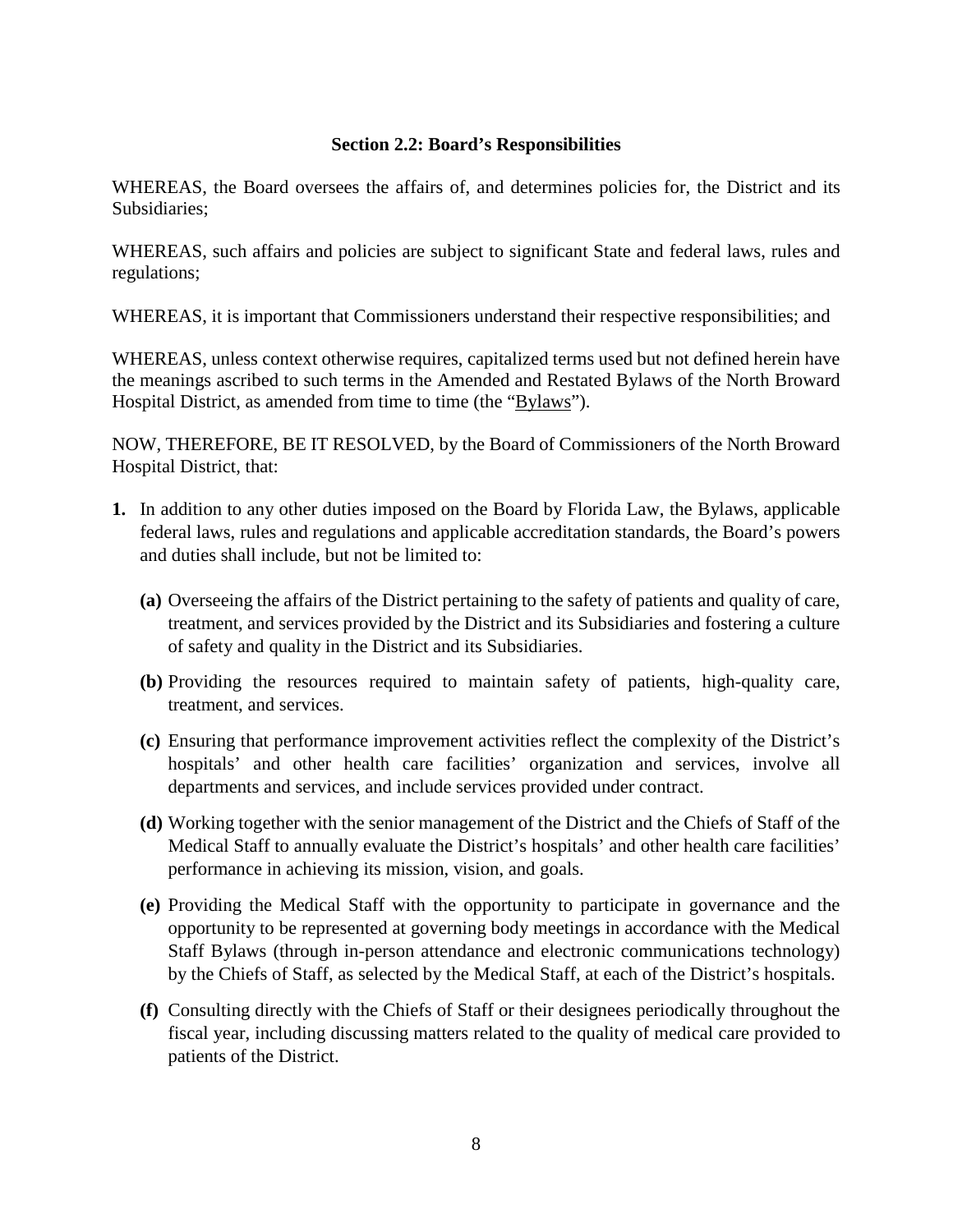**2.** This resolution hereby supersedes, amends, replaces and repeals any conflicting resolution or conflicting policy previously adopted by the Board.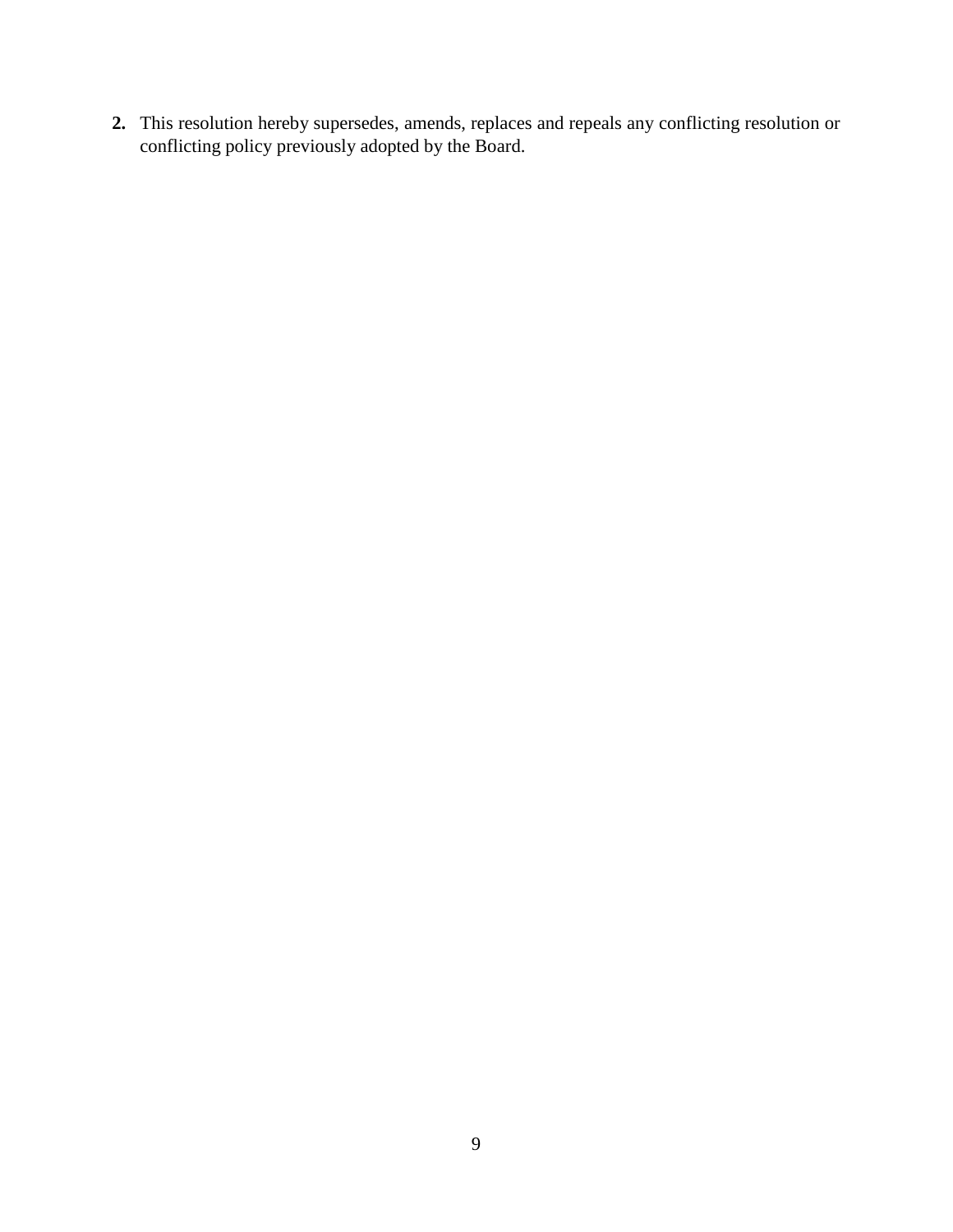# **Section 2.3: Delegation of Authority**

WHEREAS, the Board is responsible for oversight of the Charter;

WHEREAS, unless context otherwise requires, capitalized terms used but not defined herein have the meanings ascribed to such terms in the Amended and Restated Bylaws of the North Broward Hospital District, as amended from time to time (the "Bylaws");

WHEREAS, Florida Law permits the delegation of authority unless otherwise prohibited thereunder; and

WHEREAS, the Board from time to time desires to delegate certain powers and authority to Board committees, District departments, Direct Board Reports, and other individuals or entities.

- **1.** The Board may delegate by separate resolution certain powers and authority to Direct Board Reports, District departments or committees, or other individuals or entities; provided, that such delegation falls within operational management insofar as it involves the day-to-day management of the District and is permitted under Florida Law.
- **2.** All authority previously delegated by the Board to the CEO, any Direct Board Reports, Board and other committees, District departments, or other individuals or entities shall not be superseded hereby and shall survive the adoption of this resolution; provided, that such delegation is permitted under Florida Law.
- **3.** This resolution hereby supersedes, amends, replaces and repeals any conflicting resolution or conflicting policy previously adopted by the Board.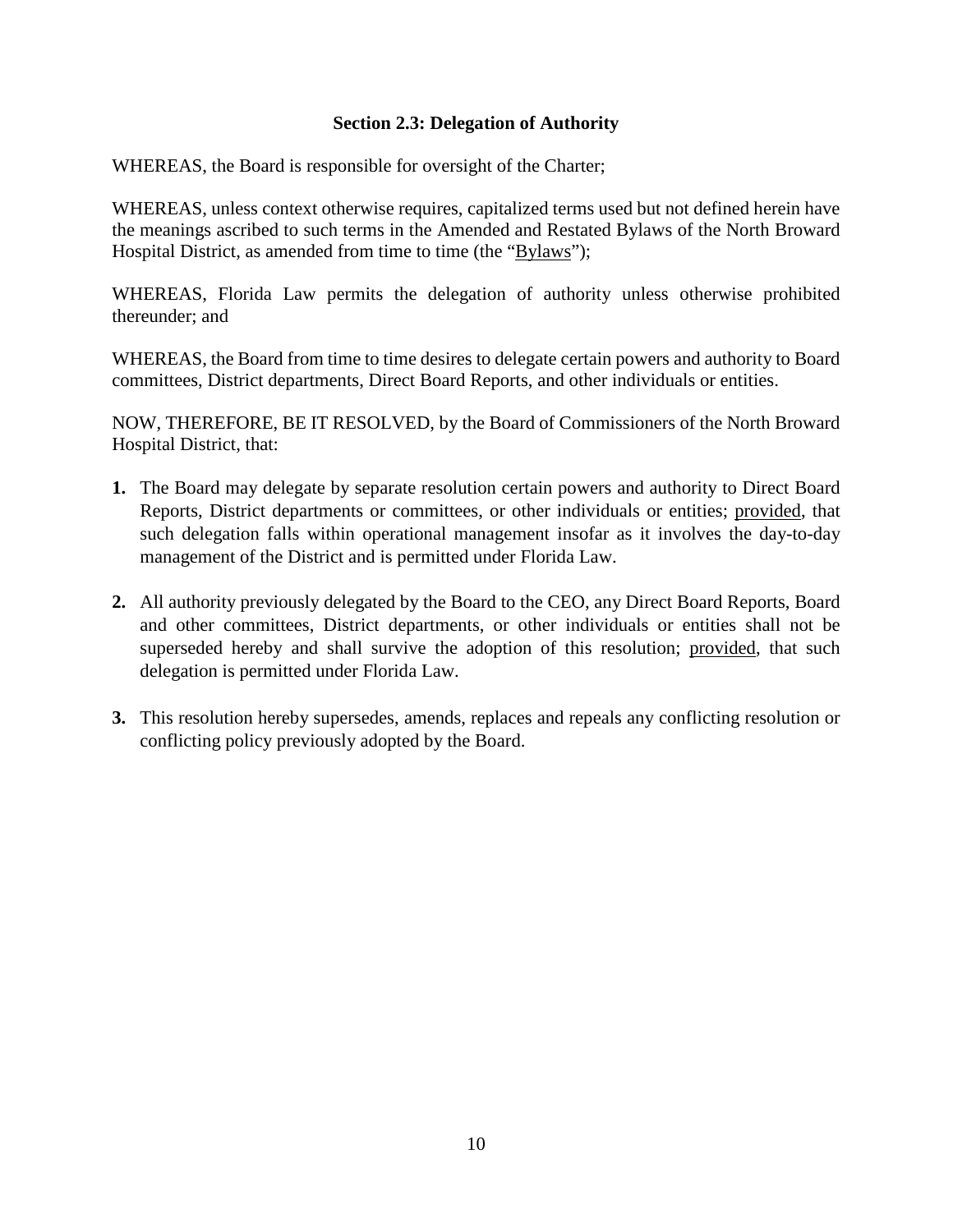# **Section 2.4: Education of Commissioners and Committee Members**

WHEREAS, the Board oversees the affairs of, and determines policies for, the District and its Subsidiaries;

WHEREAS, such affairs and policies are subject to significant State and federal laws, rules and regulations;

WHEREAS, it is important that Commissioners and members of committees of the Board who are not Commissioners understand their powers and duties; and

WHEREAS, unless context otherwise requires, capitalized terms used but not defined herein have the meanings ascribed to such terms in the Amended and Restated Bylaws of the North Broward Hospital District, as amended from time to time (the "Bylaws").

- **1.** All Commissioners and members of committees of the Board who are not Commissioners shall participate in an orientation program. Such orientation program shall educate the Commissioners and members of committees of the Board who are not Commissioners regarding State and federal laws pertaining to open meetings, public records, ethics, fraud and abuse, prohibitions on physician arrangements, and the District's purpose and interest in providing high-quality health care, maintaining compliance, and the Board's role in its oversight of such activities. At a minimum, such orientation program shall include training on section 286.011, Florida Statutes (aka, the Sunshine Law); chapter 119, Florida Statutes (aka, Florida's Public Records Act); Part III of chapter 112, Florida Statutes (aka, the Code of Ethics for Public Officers and Employees); 42 U.S.C. § 1320a-7b(b) (aka, the Anti-Kickback Statute); 42 U.S.C. § 1395nn (aka, the Stark Law); section 456.053, Florida Statutes (aka, Florida's Patient Self-Referral Act of 1992); Broward Health's Corporate Compliance Program; Broward Health's Code of Conduct; Broward Health's Quality Assurance Program; and the Board's responsibility for ensuring quality care. All Commissioners and members of committees of the Board who are not Commissioners shall participate in annual compliance training and the Board's program of continuing education, as required by the Code of Conduct and Ethics, adopted under the Charter, as amended from time to time.
- **2.** This resolution hereby supersedes, amends, replaces and repeals any conflicting resolution or conflicting policy previously adopted by the Board.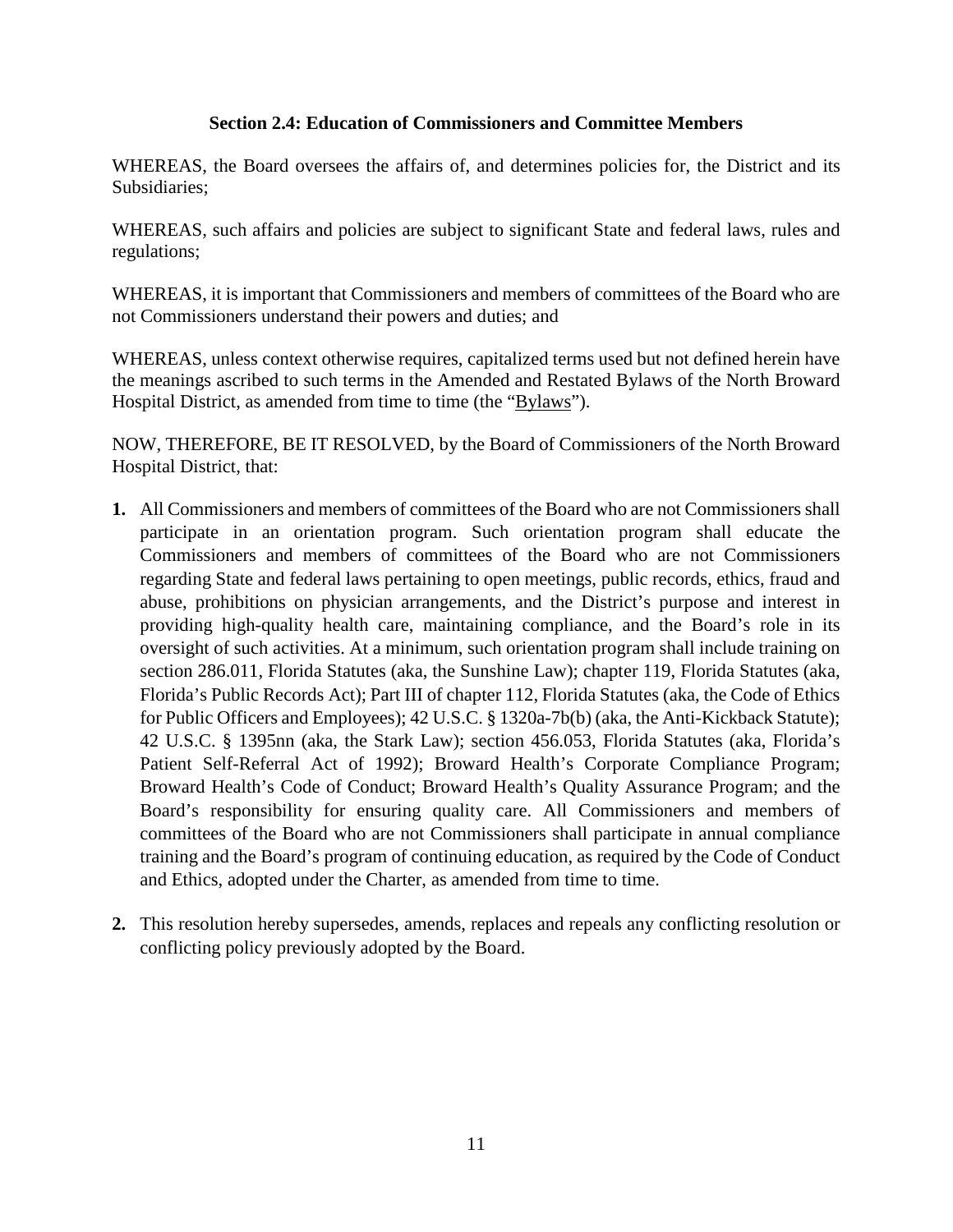# **Section 2.7: Code of Conduct and Ethics**

WHEREAS, the District's Charter requires the Board to establish and adopt a code of conduct and ethics that governs the Board (the "Code of Conduct and Ethics");

WHEREAS, the Charter requires the Board to provide certain provisions in the Code of Conduct and Ethics;

WHEREAS, the Board, consistent with the obligations and requirements imposed under the Charter, desire to establish the Code of Conduct and Ethics; and

WHEREAS, unless context otherwise requires, capitalized terms used but not defined herein have the meanings ascribed to such terms in the Amended and Restated Bylaws of the North Broward Hospital District, as amended from time to time (the "Bylaws").

- **1.** The Board hereby establishes the Code of Conduct and Ethics.
- **2.** For purposes of this Code of Conduct and Ethics, the following terms shall have meanings associated to them:
	- a. "Conflict of Interest" means a situation in which regard for a private interest tends to lead to disregard of a public duty or interest.
	- b. "Proper Disclosure" means a written notification by a Commissioner or Board committee member to the Compliance and Ethics Department when a Commissioner or Board committee member encounters a Conflict of Interest.
- **3.** In the event of a Conflict of Interest, a Commissioner or Board committee member shall provide Proper Disclosure as soon as reasonably possible.
- **4.** Pursuant to the Charter, it is considered a Conflict of Interest if any outside entity with a vendor or contractual relationship with the District, or any outside entity seeking a vendor or contractual relationship with the District, contacts a Commissioner or Board committee member with the intent to influence the decision of the Board. Accordingly, to the extent a Conflict of Interest arises in this circumstance, the affected Commissioner or Board committee member shall provide Proper Disclosure as soon as reasonably possible.
- **5.** All Commissioners are subject to and shall abide by the requirements, standards, and prohibitions of Florida's Code of Ethics for Public Officers and Employees, Part III of chapter 112, Florida Statutes and any other applicable Florida Law.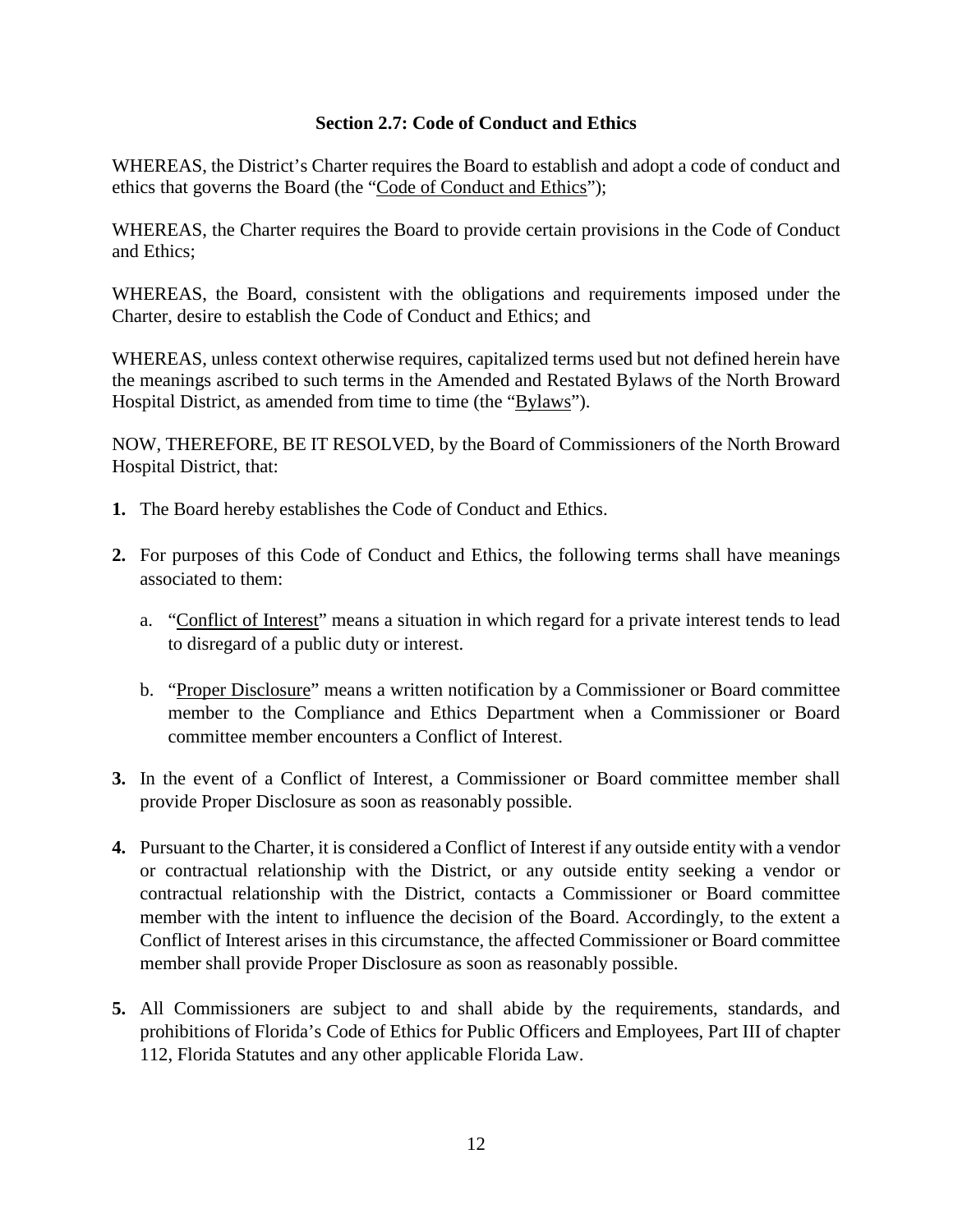- **6.** All Commissioners shall be subject to and abide by all policies passed by the Board pertaining to the acceptance of gifts including, but not limited to, Policy GA-004-012: Gifts, Gratuities, and Business Courtesies and Broward Health's Code of Conduct.
- **7.** The Board, through its Charter oversight and the Board's Compliance Committee, shall be responsible for the appropriate implementation of the District's Compliance and Ethics program as applicable to all financial and operational risks of the District.
- **8.** Each Commissioner and Board committee member shall receive a copy of, acknowledge receipt of, and agree to comply with, the Code of Conduct and Ethics.
- **9.** Each Commissioner and committee member shall participate in annual compliance training and continuing education which shall include, but not be limited to, the Board's Charter oversight responsibilities; the Board's responsibilities under this Code of Conduct and Ethics; the Board's responsibilities under chapter 286, Florida Statutes (aka, the Sunshine Law); chapter 119, Florida Statutes (aka, Florida's Public Records Act); Part III of chapter 112, Florida Statutes (aka, the Code of Ethics for Public Officers and Employees); 42 U.S.C. § 1320a-7b(b) (aka, the Anti-Kickback Statute); 42 U.S.C. § 1395nn (aka, the Stark Law); and the Board's and District's obligations under its Corporate Integrity Agreement with the Office of Inspector General, United States Department of Health and Human Services.
- **10.** This resolution hereby supersedes, amends, replaces and repeals any conflicting resolution or conflicting policy previously adopted by the Board.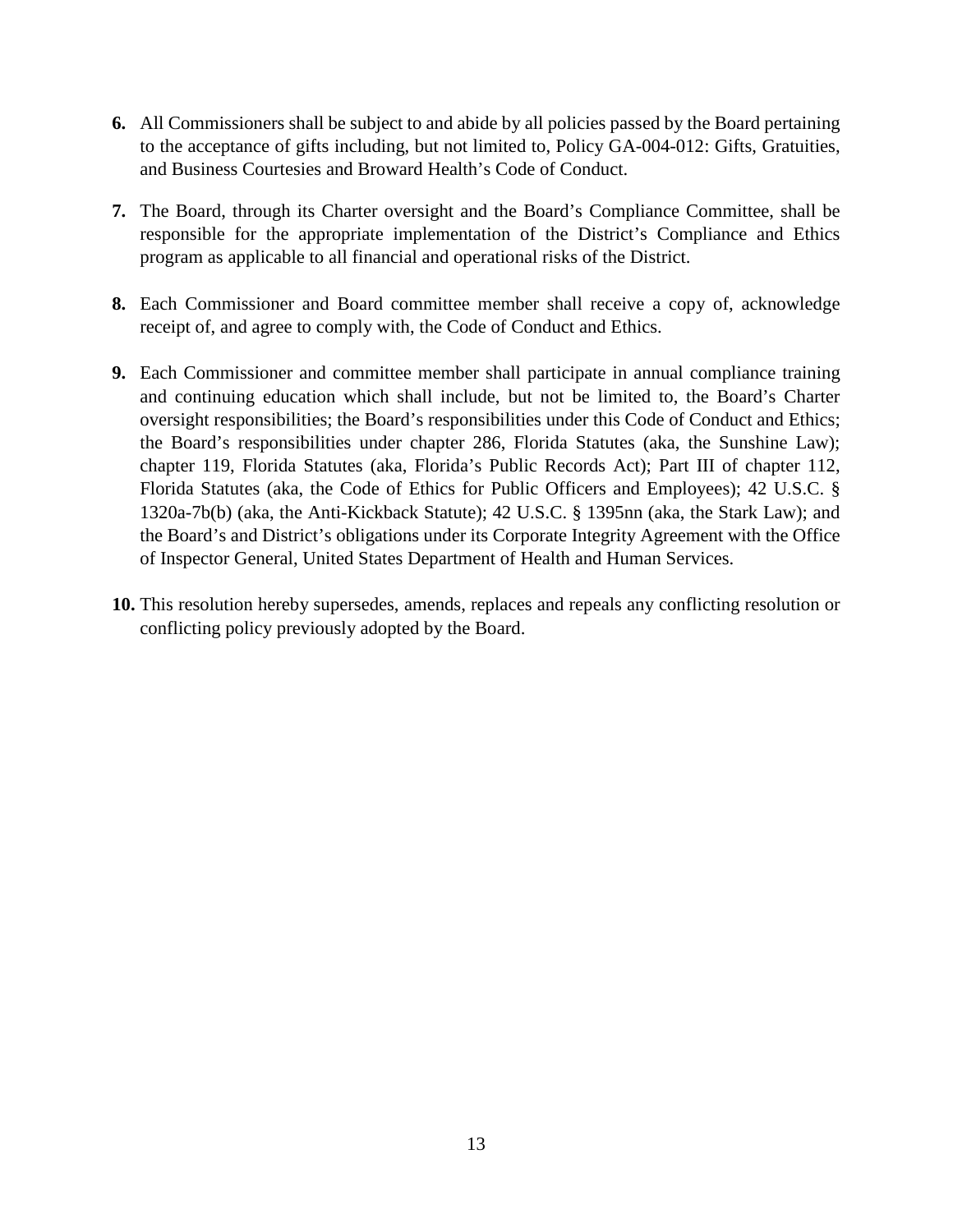# **Chapter 3: Board and Committee Meetings**

Section 3.1: RESERVED Section 3.2: RESERVED Section 3.3: RESERVED Section 3.4: Meeting Agendas Section 3.5: Minutes and Records of Meetings Section 3.6: RESERVED Section 3.7: RESERVED Section 3.8: RESERVED Section 3.9: Emergency Board Meetings Section 3.10: RESERVED Section 3.11: RESERVED Section 3.12: Committees and Committee Meetings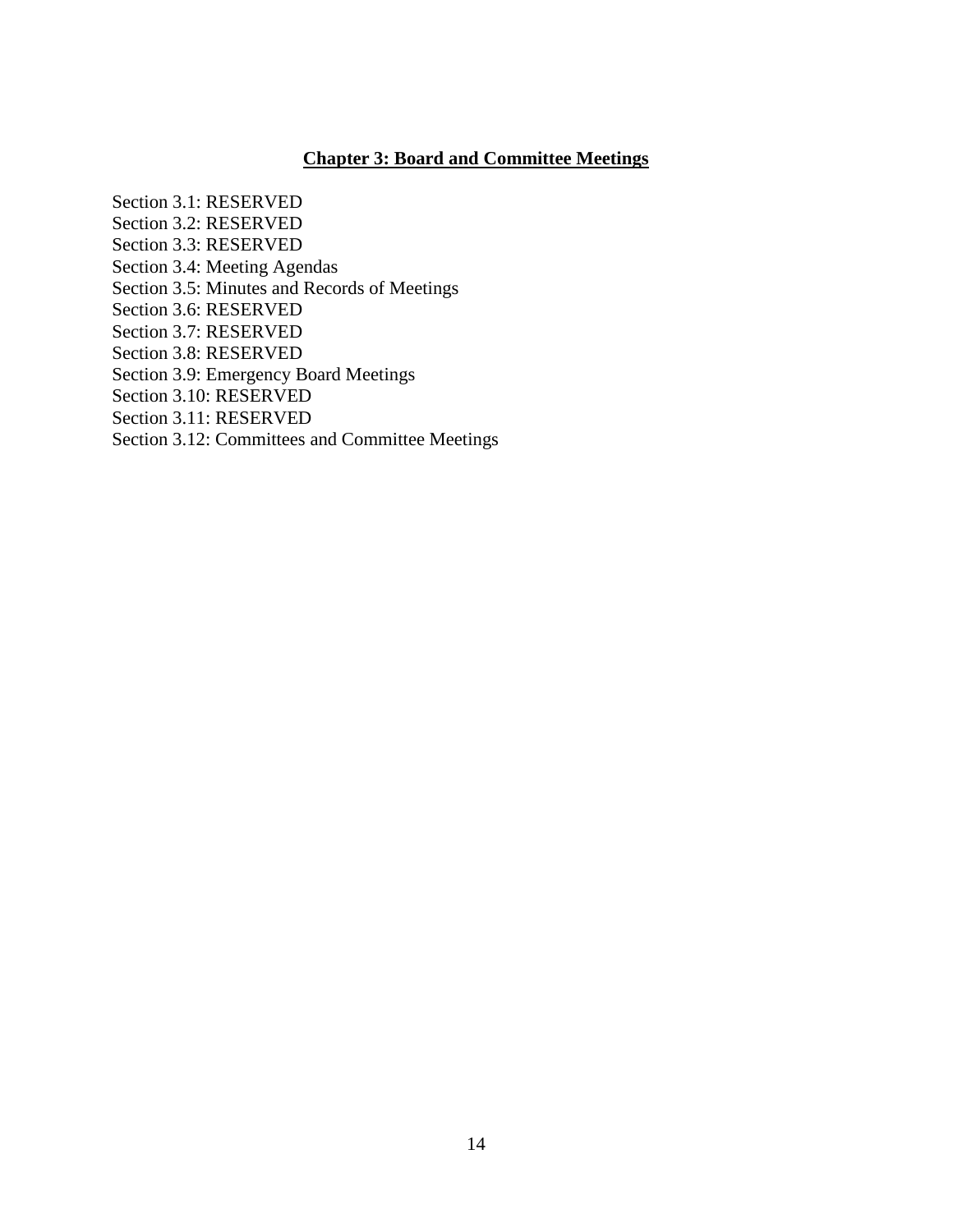# **Section 3.4: Meeting Agendas**

WHEREAS, the Board oversees the affairs of, and determines policies for the conduct of Board and Board committee meetings; and

WHEREAS, unless context otherwise requires, capitalized terms used but not defined herein have the meanings ascribed to such terms in the Amended and Restated Bylaws of the North Broward Hospital District, as amended from time to time (the "Bylaws").

NOW, THEREFORE, BE IT RESOLVED, by the Board of Commissioners of the North Broward Hospital District, that:

## **A. Reserved**

## **B. Process for Adding Agenda Items**

- **1)** The administrative preparation of all Board and Board committee agendas are hereby delegated to the CEO, or his or her designee.
- **2)** The CEO shall maintain a uniform administrative agenda process, which shall include an agenda calendar and delineate the process for submission of agenda items, preparation and publication of agendas and back-up material, and distribution of such agendas and back-up material to Commissioners and members of Board committees who are not Commissioners. The uniform administrative agenda process, and any amendments thereto, shall be approved by the Board at a regular or special Board meeting.
- **3)** The Chair and the chair of a committee of the Board may designate the order and organization of their meeting agendas, but no agenda items properly submitted for consideration may be excluded by the Chair or the chair of a Board committee absent approval by the Board or such committee, as the case may be.
- **4)** Any Direct Board Report may place items on the agenda of any regular or special Board meeting or Board committee meeting, any Commissioner may place items on the agenda of any regular or special Board meeting, and any Commissioner or member of a committee who is not a Commissioner may place items on the agenda of any Board committee meeting of a Board committee on which he or she serves; provided, that such placement of items on the agenda is in accordance with the uniform administrative agenda process adopted by the Board.
- **C.** This resolution hereby supersedes, amends, replaces and repeals any conflicting resolution or conflicting policy previously adopted by the Board.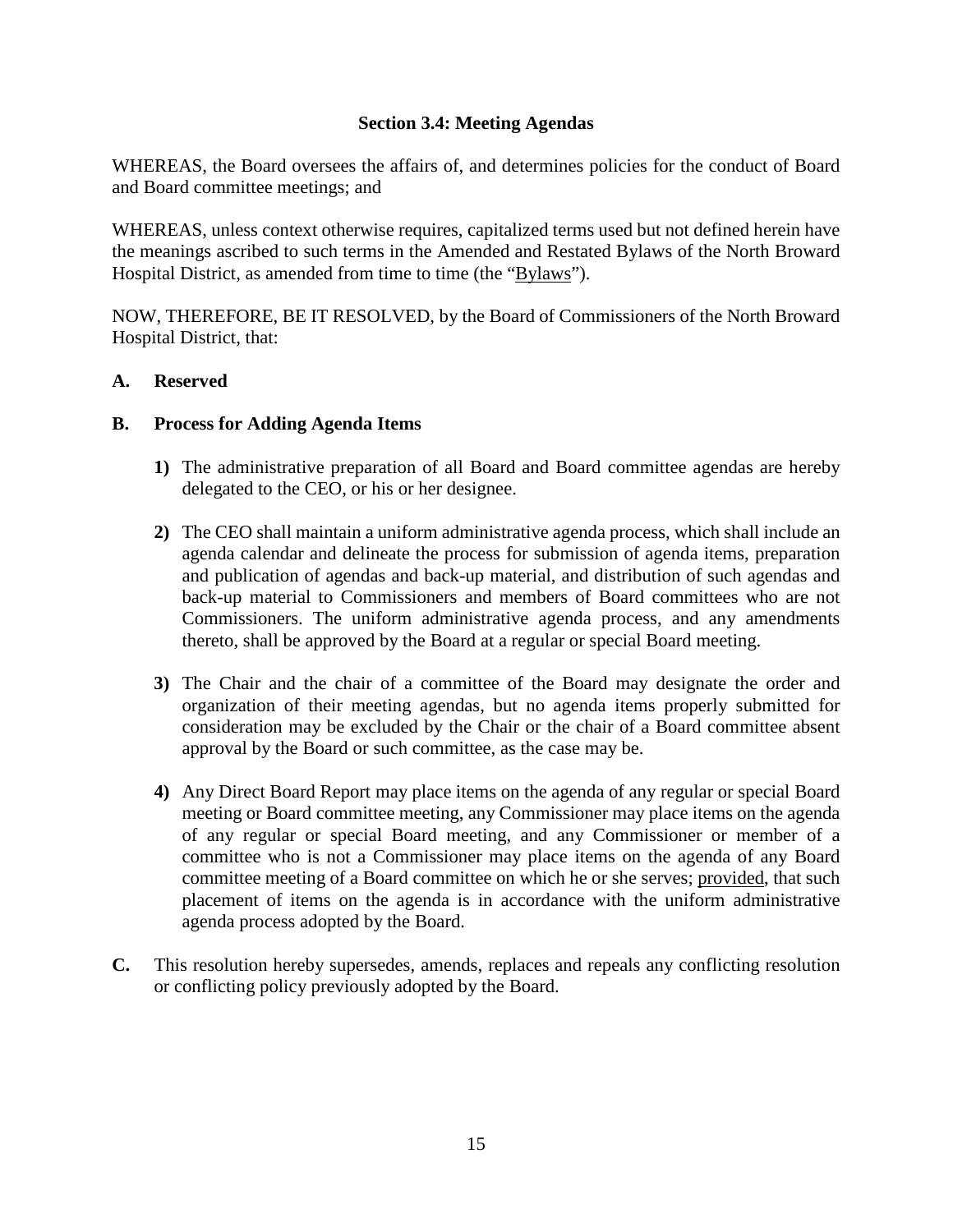# **Section 3.5: Minutes and Records of Meetings**

WHEREAS, the Board recognizes that there may be times that members of the public cannot physically attend meetings;

WHEREAS, to the extent practicable, the Board desires that the public is made aware of the deliberations and actions of the Board and the committees of the Board;

WHEREAS, the Board is committed to public transparency in all of its actions;

WHEREAS, the Board desires to use common and available technological means to provide public access to its regular, special, and Board committee meetings for those individuals who cannot otherwise be physically present at such meetings; and

WHEREAS, unless context otherwise requires, capitalized terms used but not defined herein have the meanings ascribed to such terms in the Amended and Restated Bylaws of the North Broward Hospital District, as amended from time to time (the "Bylaws").

- **1.** In keeping adequate records of regular, special, and Board committee meetings, where available and where possible, such record shall include both audio/video recordings. Such recordings shall be kept on the District's website for at least one (1) year. All recordings shall be kept and archived consistent with Florida's public records laws, chapter 119, Florida Statutes and GS1-SL and GS4 of the General Records Schedules of the Division of Library and Information Services, Florida Department of State.
- **2.** This resolution hereby supersedes, amends, replaces and repeals any conflicting resolution or conflicting policy previously adopted by the Board.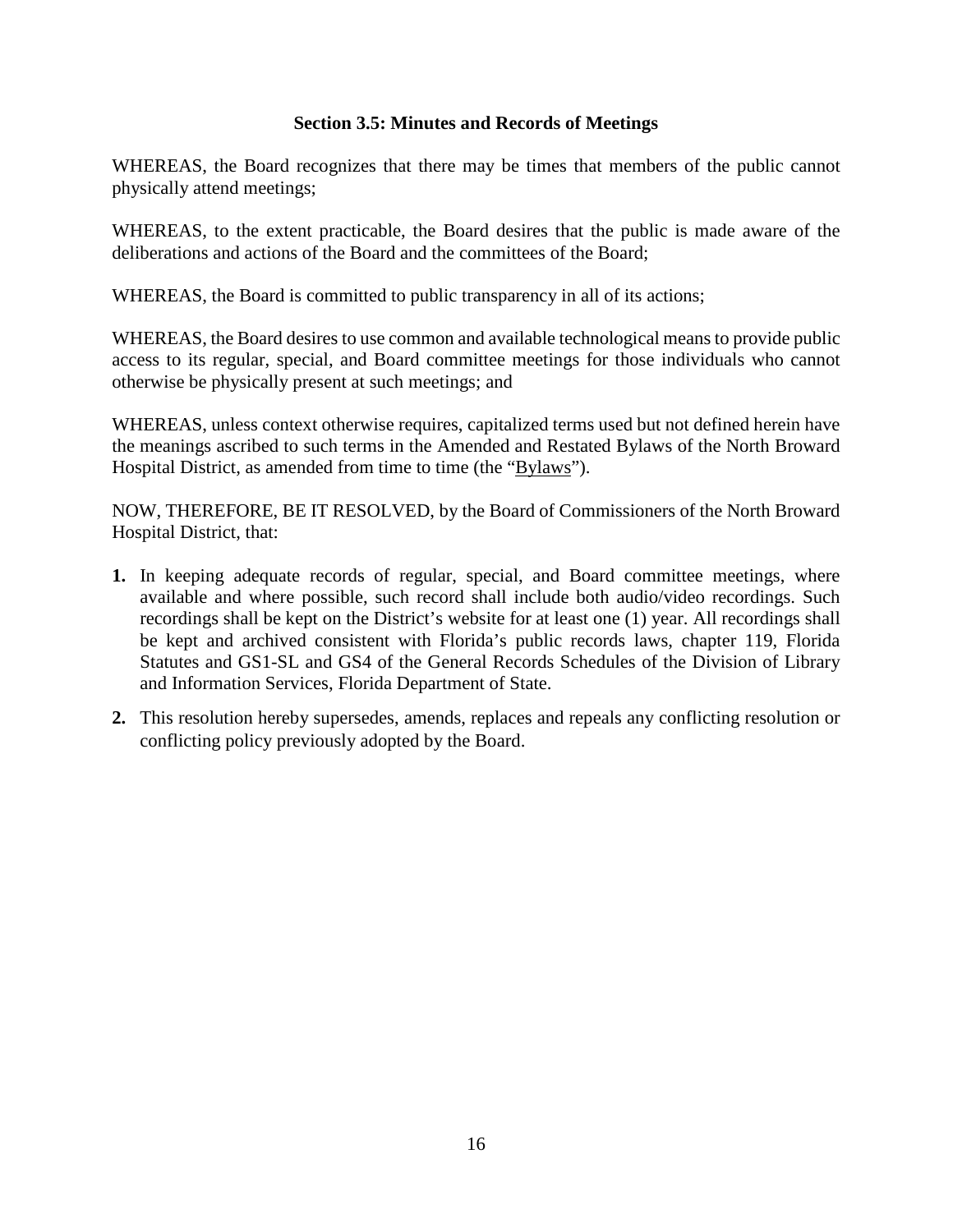# **Section 3.9: Emergency Board Meetings**

WHEREAS, the Board recognizes that there may be times where the Board may need to convene in a swift and immediate manner to deal with emergencies;

WHEREAS, the Board recognizes that the traditional notice requirements of section 286.011, Florida Statutes (the "Sunshine Law") and chapter 189, Florida Statutes (the "Uniform Special District Accountability Act") may make it impracticable to deal with such emergencies;

WHEREAS, the Sunshine Law, Uniform Special District Accountability Act, and other Florida Laws contemplate that situations may arise whereby boards may have to convene on an emergency basis;

WHEREAS, various provisions of Florida Law, including, but not limited to, Sections 286.0114(3)(a) and 189.015(1), Florida Statutes, provide that such emergencies exist when there occurs a situation that affects the health, welfare, or safety of the public and compliance with the usual notice and public participation requirements of the Sunshine Law and Uniform Special District Accountability Act would be impracticable and cause an unreasonable delay in the ability of the Board to act in a swift and immediate manner to deal with such an emergency (a "Bona Fide Emergency");

WHEREAS, Florida Law, the Sunshine Law, and the Uniform Special District Accountability Act do not provide much guidance regarding the procedure for the Board to follow in cases where the Board must immediately convene to deal with an emergency;

WHEREAS, the Board intends for this Resolution to provide a procedure for the Board to follow in dealing with situations involving emergencies whereby the Board must act in a swift and immediate manner; and

WHEREAS, unless context otherwise requires, capitalized terms used but not defined herein have the meanings ascribed to such terms in the Amended and Restated Bylaws of the North Broward Hospital District, as amended from time to time (the "Bylaws").

- **1.** Notwithstanding anything in the Codified Resolutions to the contrary, in the event of a Bona Fide Emergency, any Commissioner or the CEO may call a Board meeting to deal with the Bona Fide Emergency, which may be held following reasonable public notice as practicable under the particular circumstances to deal with the emergency.
- **2.** In such a situation, the Board's first order of business at the emergency meeting shall be a finding by a majority vote that a Bona Fide Emergency exists. Such a finding must conclude that a situation exists whereby an immediate act or decision must be taken to deal with a matter which affects the health, welfare, or safety of the public and that proper notice was provided as is appropriate under the circumstances. If the Board fails to make a finding that such an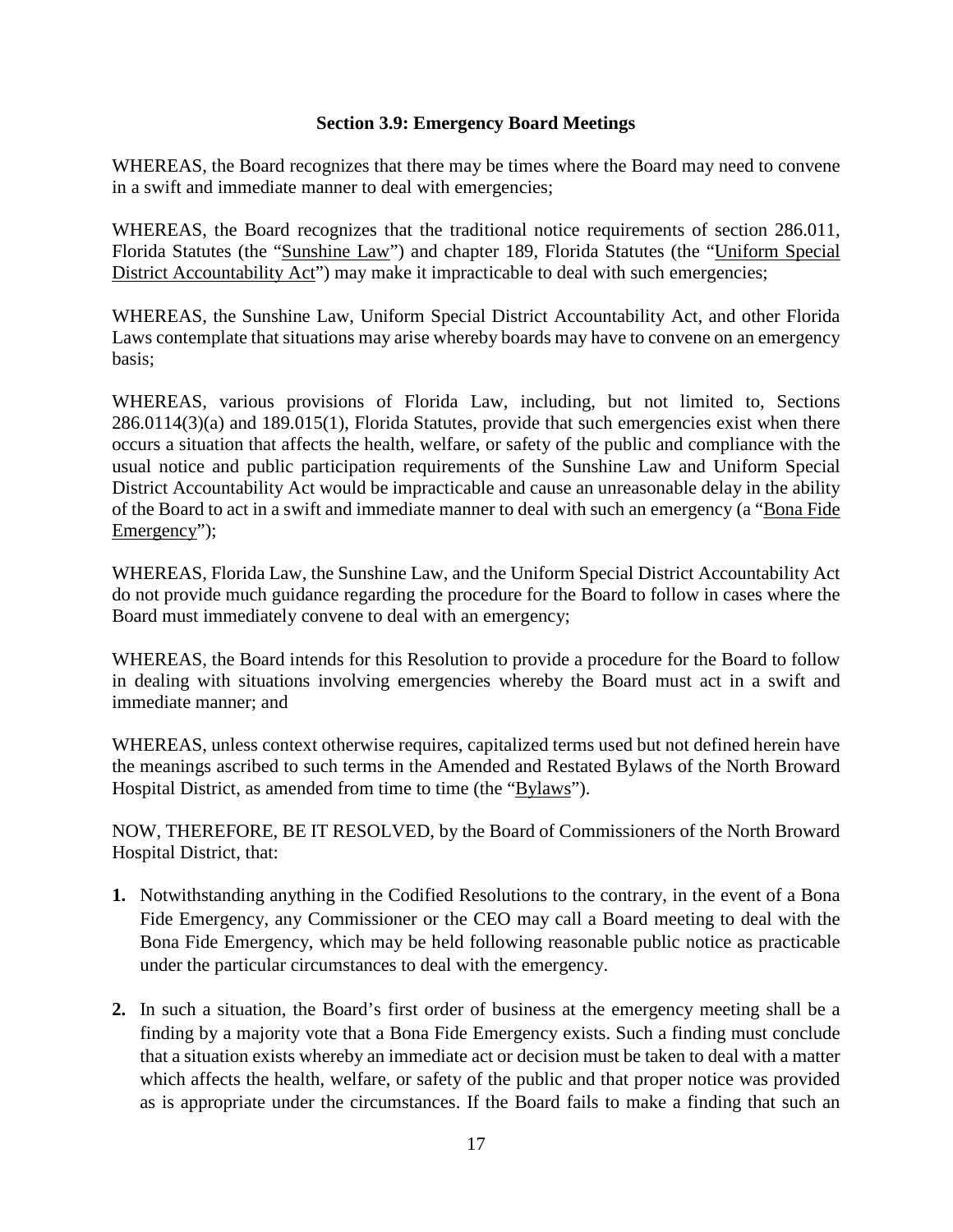event constitutes a Bona Fide Emergency, the Board must adjourn the meeting and comply with the public notice requirements generally applicable under Florida Law to regular and special Board meetings.

- **3.** No business other than that stated in the notice or required to deal with the emergency may be transacted at such emergency meeting.
- **4.** Consistent with Section 189.015(1), Florida Statutes, or any successor statute thereof, all as amended from time to time, the annual budget shall not be approved at an emergency meeting.
- **5.** Any action taken at an emergency meeting must be subsequently ratified by the Board at the next meeting of the Board that is publicly noticed in accordance with the public notice requirements generally applicable to regular and special Board meetings.
- **6.** Unless otherwise exempt under chapter 395, Florida Statutes, or other provision of Florida Law, all emergency meetings shall be open to the public and governed by the provisions of section 286.011, Florida Statutes, or any successor statute thereof, all as may be amended from time to time.
- **7.** To the extent that allowing public participation would inhibit the swift and immediate action of the Board to deal with a Bona Fide Emergency, the Board may limit or entirely prohibit such public participation in the matter and in accordance with section 286.0114(3)(a), Florida Statutes, or any successor statute thereof, all as may be amended from time to time.
- **8.** This resolution hereby supersedes, amends, replaces and repeals any conflicting resolution or conflicting policy previously adopted by the Board.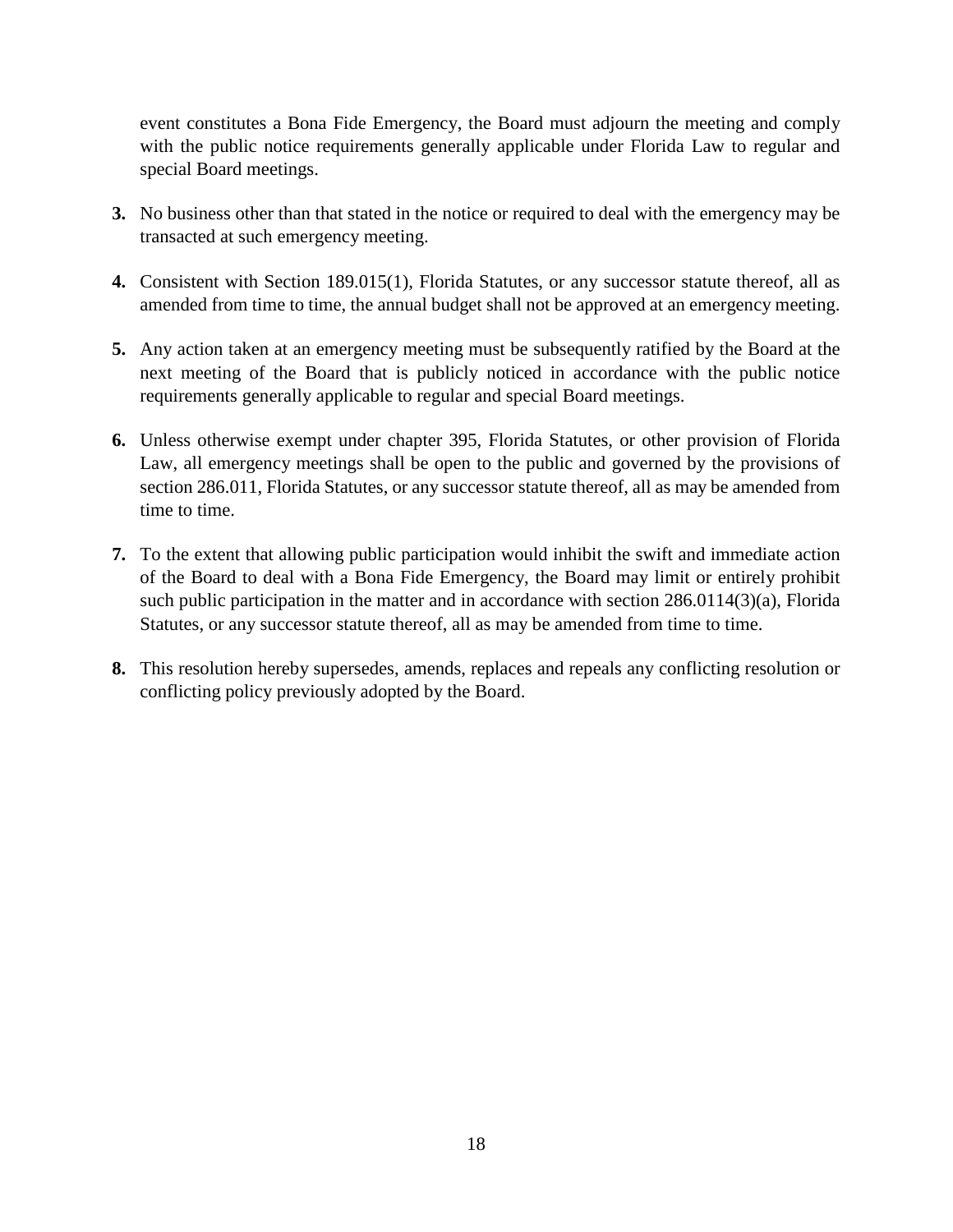# **Section 3.12: Committees and Committee Meetings**

WHEREAS, the Board, in exercising its Charter oversight duties, desires to create committees to better assist the Board with performing such duties;

WHEREAS, such committees of the Board shall be created by resolution and establish such committee's composition, jurisdiction, duties, and responsibilities;

WHEREAS, the District, as a special taxing district of the State of Florida, is subject to section 286.011, *et seq.*, Florida Statutes (the "Sunshine Law");

WHEREAS, the Board intends that all requirements of the Sunshine Law be adhered to; and

WHEREAS, unless context otherwise requires, capitalized terms used but not defined herein have the meanings ascribed to such terms in the Amended and Restated Bylaws of the North Broward Hospital District, as amended from time to time (the "Bylaws").

NOW, THEREFORE, BE IT RESOLVED, by the Board of Commissioners of the North Broward Hospital District, that:

**1.** Unless otherwise provided by chapter 395, Florida Statutes, or other provision of law, all Board committee meetings shall be open to the public and governed by the provisions of the Sunshine Law, or any successor statute thereof, all as may be amended from time to time. Notwithstanding the foregoing, nothing herein shall be construed or interpreted as requiring an advisory committee established solely for, and delegated only with, information-gathering or fact-finding authority to hold meetings open to the public or be subject to the provisions of the Sunshine Law; provided, however, that such advisory committees shall be required to hold open meetings and be subject to the notice and minute-taking requirements of the Sunshine Law if such committee consists of two (2) or more Commissioners.

# **A. RESERVED**

# **B. RESERVED**

## **C. Establishment of Committees**

The Board, consistent with Section 12(c) of Article III of the Bylaws, establishes the following permanent standing committees of the Board.

- 1. *Audit Committee.*
	- (a) *Composition.* The Audit Committee shall consist of three (3) Commissioners and two (2) expert consultants who shall be appointed by the Board in accordance with the Bylaws. Expert consultants serving on the Audit Committee shall be subject to Bylaws and, consistent with the Bylaws, shall participate in the Board's orientation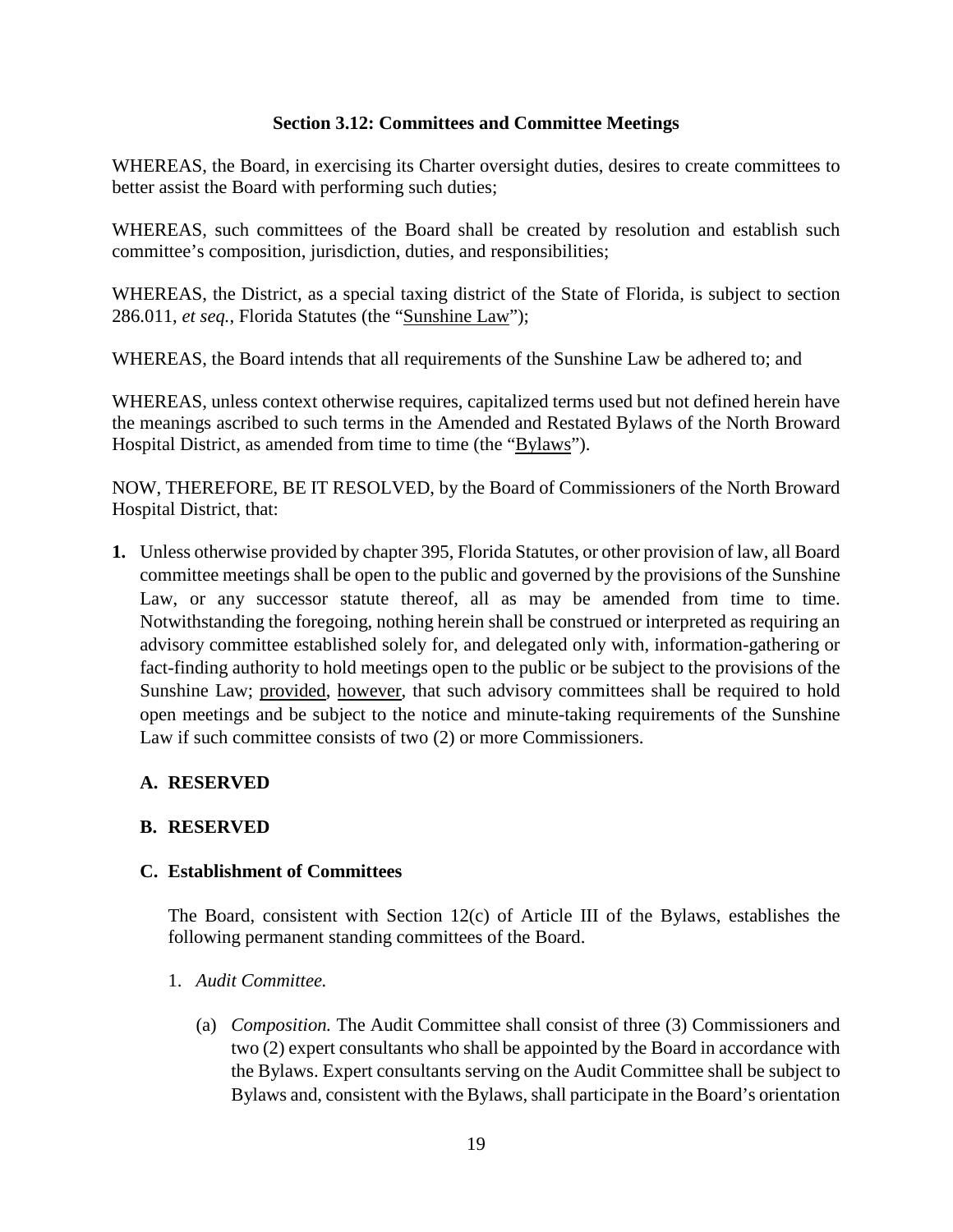program. The Chief Internal Auditor, or his or her designee, shall be required to attend all Audit Committee meetings to further the purposes, goals, and objectives of the Audit Committee, provide support and relevant information to the Audit Committee, and assist in matters falling within the jurisdiction of the Audit Committee. The Board's Secretary-Treasurer shall not serve on the Audit Committee.

- (b) *Duties.* The Audit Committee's function, independence, and duties shall be as outlined in the Audit Committee Charter, adopted on August 27, 2006, and as amended from time to time.
- (c) *Meetings.* The Audit Committee shall meet at least quarterly or as otherwise required by applicable law, or as necessary to perform its duties as set forth herein.
- 2. *Building Committee*
	- (a) *Composition.* The Building Committee shall consist of three (3) Commissioners who shall be appointed by the Board.
	- (b) *Duties.* The Building Committee shall consider all matters concerning the District's and its Subsidiaries' buildings, facilities and land and to attend to all matters relating to new construction, renovation, acquisition, and leasing of real property in and for the District and its Subsidiaries, as well as to perform other duties that may be requested by the Board from time to time.
	- (c) *Meetings.* The Building Committee shall as necessary to perform its duties as set forth herein.
- 3. *Compliance Committee*
	- (a) *Composition.* The Compliance Committee shall consist of all members of the Board. The Chief Compliance and Privacy Officer, or his or her designee, shall be required to attend all Compliance Committee meetings to further the purposes, goals, and objectives of the Compliance Committee, provide support and relevant information to the Compliance Committee, and assist in matters falling within the jurisdiction of the Compliance Committee.
	- (b) *Duties.* The Compliance Committee shall be responsible for the review and oversight of the District's Compliance and Ethics Program, including, but not limited to, matters related to compliance with federal and state health care program requirements; the obligations of the District's Corporate Integrity Agreement between the District and the Office of Inspector General (the "OIG") of the United States Department of Health and Human Services (the "CIA"); matters brought to and the performance of the Executive Compliance Workgroup that serves as the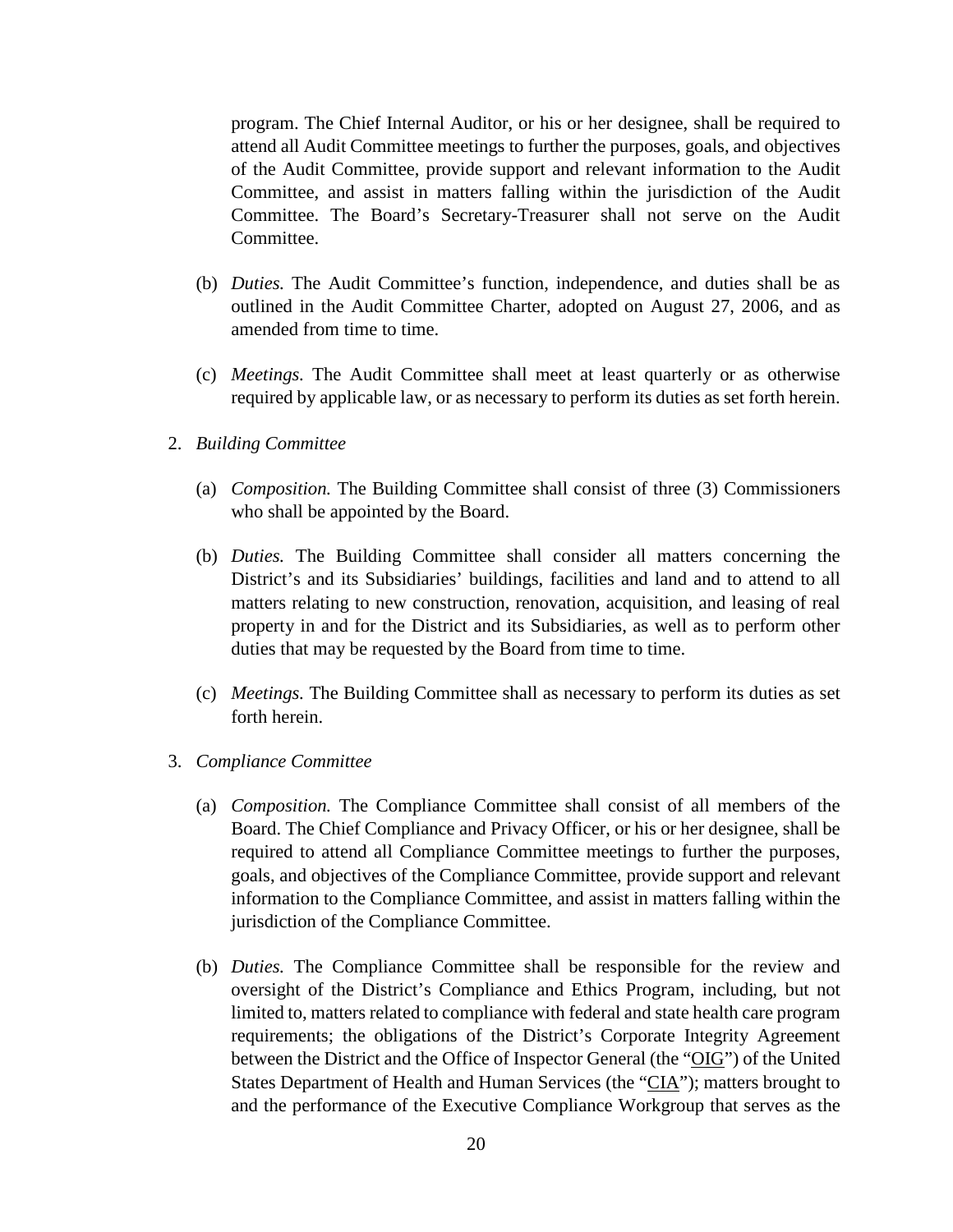Compliance Committee under the CIA; the performance of the Chief Compliance and Privacy Officer; and any other duties that may be requested by the Board from time to time.

- (c) The Compliance Committee shall submit to the Board and the OIG a description of the documents and other materials it reviewed along with any additional steps taken (including, but not limited to, the engagement of an independent advisor or other third-party resources) in the Compliance Committee's oversight of the District's Compliance and Ethics Program or in support of making the Board's resolution, as detailed in the CIA, summarizing the Compliance Committee's review and oversight of the District's compliance with federal health care program requirements and the District's obligations under the CIA.
- (d) *Meetings.* The Compliance Committee shall meet at least quarterly or more as necessary to perform its duties as set forth herein.
- 4. *Finance Committee.*
	- (a) *Composition.* The Finance Committee shall consist of all Commissioners.
	- (b) *Duties.* The Finance Committee shall review short, intermediate, and long range financial plans of the District and shall attend to all financial interests of the District as prescribed by the Charter. The Finance Committee shall also perform other duties that may be requested by the Board from time to time.
	- (c) *Meetings.* The Finance Committee shall meet at least quarterly or as otherwise required by applicable law, or as necessary to perform its duties as set forth herein.
- 5. *Governance Committee.*
	- (a) *Composition.* The Governance Committee shall consist of three (3) Commissioners who shall be appointed by the Board in accordance with the Bylaws.
	- (b) *Duties.* The duties of the Governance Committee shall include, but not be limited to, reviewing and making recommendations to the Board about the District's governance structure and participating in the development of training and orientation materials for new Commissioners. The Governance Committee shall conduct periodic reviews of the District's Bylaws and governance-related policies to ensure that they are consistent with the District's Charter, as amended from time to time, and that the Board is performing its duties as outlined in the Charter efficiently. The Governance Committee shall also perform any other duties that may be requested by the Board from time to time.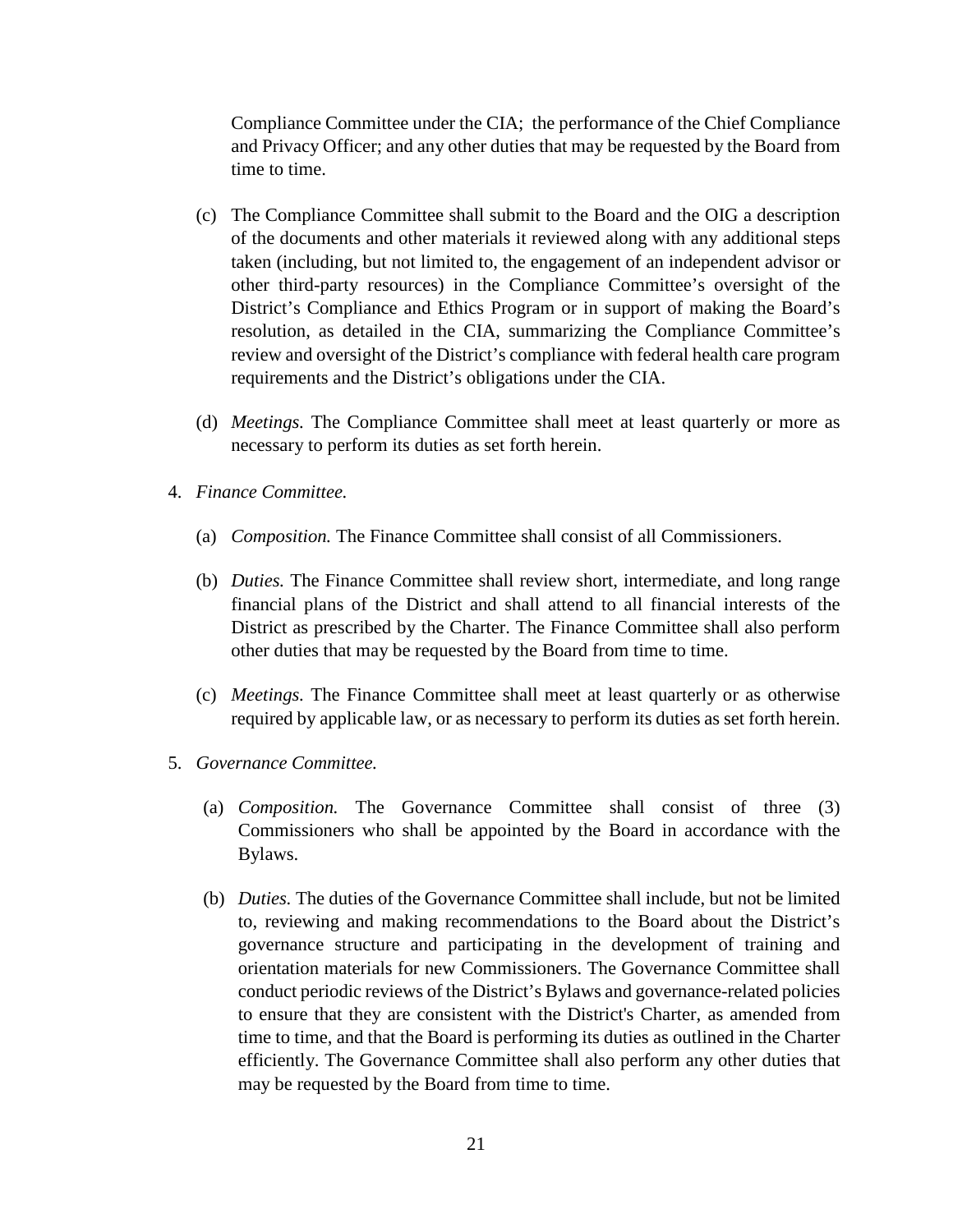- (c) *Meetings.* The Governance Committee shall meet as needed at the request of the Board, the Chair or the chair of the Governance Committee.
- 6. *Human Resources Committee.*
	- (a) *Composition.* The Human Resources Committee shall consist of three (3) Commissioners who shall be appointed by the Board in accordance with the Bylaws. The CEO shall, to the extent necessary, require the attendance of the Chief Human Resources Officer to further the purposes, goals and objectives of the Human Resources Committee, provide support and/or relevant information to the Human Resources Committee, and to assist in matters falling within the jurisdiction of the Human Resources Committee.
	- (b) *Duties.* The duties of the Human Resources Committee shall include, but not be limited to, conducting annual reviews and/or performance evaluations of Direct Reports, establishing performance standards, reviewing executive leadership structure and positions, and reviewing employee benefits and incentive plans. The Human Resources Committee shall also perform other duties that may be requested by the Board from time to time.
	- (c) *Meetings.* The Human Resources Committee shall meet as necessary to perform its duties as set forth herein.
- 7. *Joint Conference Committee.*
	- (a) *Composition.* The Joint Conference Committee shall be a joint committee of the Board, administration and the Medical Staff. The voting members shall be comprised of the following persons: the Chief of Staff, the Vice Chief of Staff, and the Secretary/Treasurer of each of the District's hospitals; three (3) Commissioners; the Chief Executive Officer of each of the District's hospitals; and the CEO. The Chief Medical Officer shall be a non-voting ex officio member of the Joint Conference Committee. The chairpersonship shall alternate annually between a Commissioner and a member of the Medical Staff elected by the Medical Staff members of the Joint Conference Committee. In the event that a member of the Chief of Staff, Vice Chief of Staff, or Secretary/Treasurer of one of the District's hospitals is unavailable to serve, the Medical Staff of the hospital may appoint a designee to serve as a voting member of this Committee and such designee shall be a current member of the applicable Medical Executive Council, as defined by the Medical Staff Bylaws.
	- (b) *Duties.* The Joint Conference Committee shall conduct itself as a forum for discussion, collaboration, and conflict resolution relating to matters of the District and hospital policy and practice, especially those matters pertaining to the delivery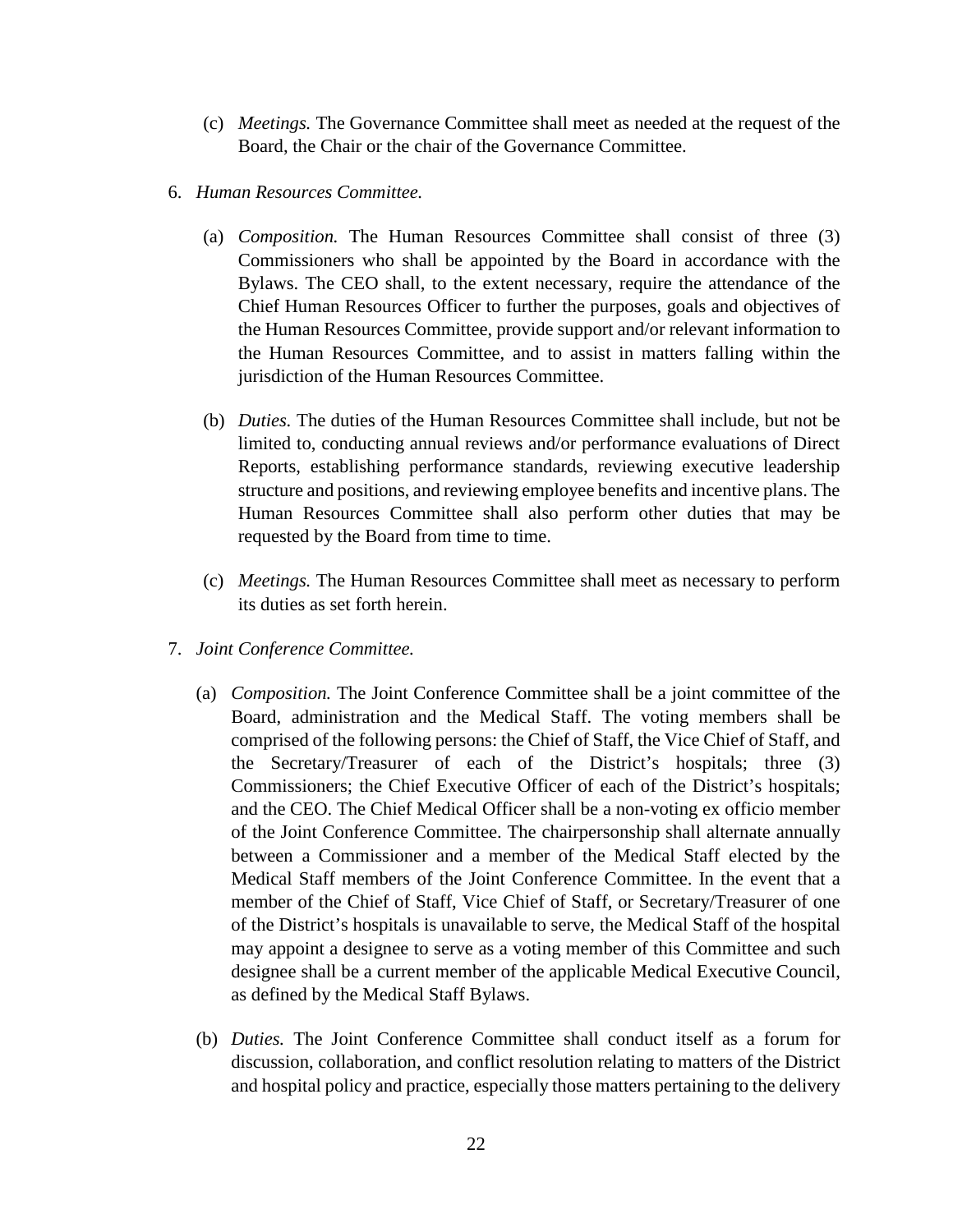of efficient, effective, and quality patient care and shall be a medico-administrative liaison among the Medical Staffs, the Board, and the administration.

- (c) *Meetings and Reporting.* The Joint Conference Committee shall meet at least twice a year or as necessary at the request of either the chair of the Joint Conference Committee, the Chair, the CEO, any three (3) members of the Joint Conference Committee, or when a decision of the Board is contrary to a recommendation of any Medical Executive Council or the Unified Medical Staff Committee. The Joint Conference Committee and the Unified Medical Staff Committee (as defined in the Medical Staff Bylaws) may promulgate rules to place items on the agenda of any regular or special Board meeting; provided, that such placement of items on the agenda is in accordance with the uniform administrative agenda process adopted by the Board. The recommendations of the Joint Conference Committee shall at all times be subject to final approval by the Board. It is the intent of this resolution that the Joint Conference Committee shall at all times endeavor to carry out the general purposes of the Board and shall exercise its authority in such a manner as to assist the Board in its proper performance of its duties, as is consistent with the Bylaws and the Medical Staff Bylaws.
- 8. *Legal Affairs and Governmental Relations Committee.*
	- (a) *Composition.* The Legal Affairs and Governmental Relations Committee shall consist of all Commissioners.
	- (b) *Duties.* The duties of the Legal Affairs and Governmental Relations Committee shall include, but not be limited to, reviewing the legal affairs of the District; reviewing the District's State and Federal legislative efforts; reviewing contracts for physician services, major employment contracts, and other major contractual commitments to be presented to the Board in accordance with the Board policies and General Administrative Policies and Procedures, as approved and as may be amended from time to time; and performing other duties that may be requested by the Board from time to time.
	- (c) *Meetings.* The Legal Affairs and Governmental Relations Committee shall meet as necessary to perform its duties as set forth herein.
- 9. *Pension and Investment Committee.*
	- (a) *Composition.* The Pension and Investment Committee shall consist of three (3) Commissioners who shall be appointed by the Board consistent with the Bylaws.
	- (b) *Duties.* The duties of the Pension and Investment Committee shall include, but not be limited to, monitoring of investment management services for the general operating funds, bond funds, self-insurance funds, employee pension plans and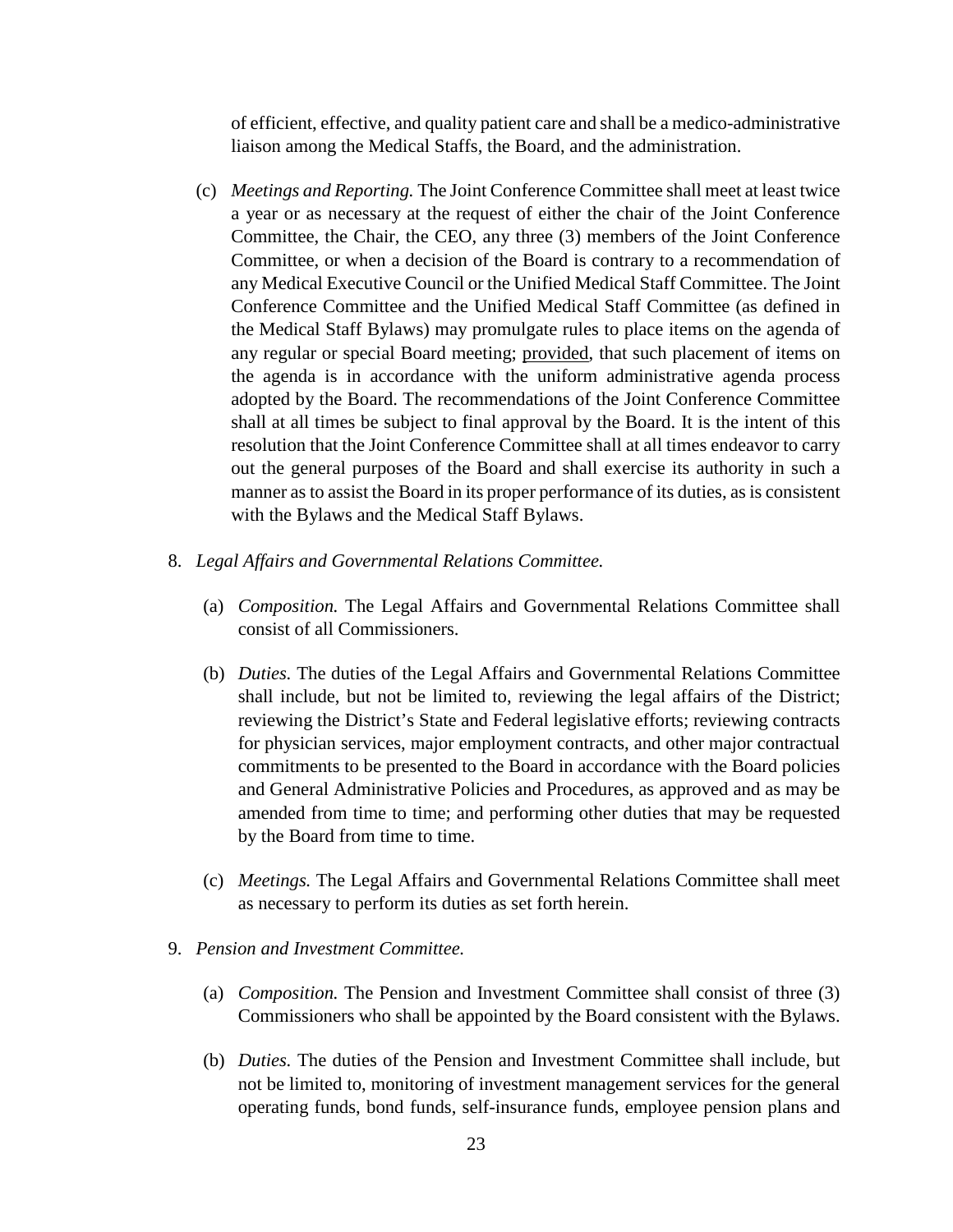other employee retirement plans, including, without limitation, those under Sections 403(B) and 457(B) of the Internal Revenue Code of 1986, as amended. The Pension and Investment Committee shall also perform other duties that may be requested by the Board from time to time.

- (c) *Meetings.* The Pension and Investment Committee shall meet as necessary to perform its duties as set forth herein.
- 10. *Quality Assessment and Oversight Committee (the "QAOC").*
	- (a) *Composition.* The QAOC shall consist of three (3) Commissioners who shall be appointed by the Board in accordance with the Bylaws. To further the purposes, goals, and objectives, provide support and/or relevant information, and assist in matters falling within the jurisdiction of the QAOC, the following individuals or their designees shall be required to attend all QAOC meetings: the CEO; two (2) senior corporate members assigned by CEO; two (2) members of Corporate Quality and Risk Management; the Chief Medical Officer or a physician designated by the Chief Medical Officer; one (1) Regional Chief Nursing Officer; the Corporate Safety Officer; the Senior Vice President, Ambulatory Services; the Administrator of Gold Coast Home Health and Hospice; Administrative Vice President, Clinical Services Ambulatory Division; the General Counsel; the Chief Internal Auditor; and the four (4) Regional Chief Executive Officers, Chief Medical Officers, and Quality Services Managers.
	- (b) *Duties.* The duties of the QAOC shall include, but not be limited to, evaluating the needs and expectations of the individuals served by the District to determine how the District might improve its overall efforts; identify new programs and processes to better assist those individuals served by the District; identify highvolume, high-risk, problem-prone or high-cost processes; recommend methods of improvement; make recommendations regarding patient safety; and evaluate the impact of patient outcomes. The QAOC should engage and receive input and data from outside regulatory and accrediting agencies, as appropriate, to assist in the performance of its duties. The QAOC shall also perform any other duties that may be requested by the Board from time to time or as provided by Florida Law and applicable federal law, rules and regulations and accreditation standards.
	- (c) *Meetings.* The QAOC shall meet as necessary to perform its duties as set forth herein.
- 11. *Risk Management Committee.*
	- (a) *Composition.* The Risk Management Committee shall consist of three (3) nonvoting Commissioners who shall be appointed by the Board in accordance with the Bylaws. To further the purposes, goals, and objectives, provide support and/or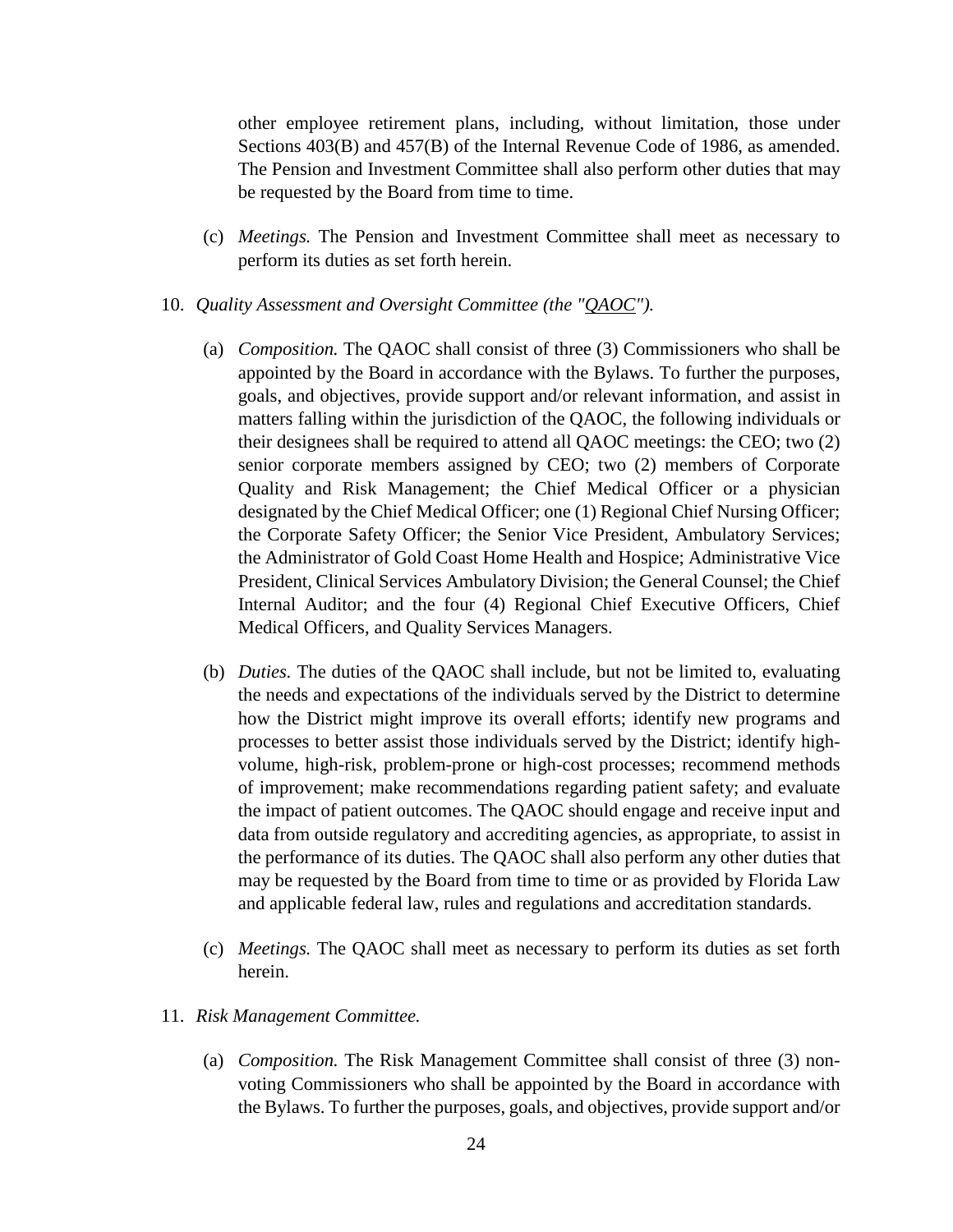relevant information, and to assist in matters falling within the jurisdiction of the Risk Management Committee, the District's Senior Vice-President of Quality and Case Management, or his or her designee, and the Corporate Director of Claims and Insurance, or his or her designee, shall be required to attend all Risk Management Committee meetings.

- (b) *Duties.* The duties of the Risk Management Committee shall include matters that relate solely to the evaluation of claims for which the District is, or may be, liable under Section 768.28, Florida Statutes, and which are filed with the District's Risk Management program or relate solely to offers of compromise of claims filed with the Risk Management program. The Senior Vice-President of Quality and Case Management, or his or her designee, shall be responsible for maintaining a list of all matters discussed at the Risk Management Committee and noting each matter that has resulted in the termination of all litigation and settlement of all claims arising out of the same incident. Discussion at the Risk Management Committee shall be limited only to that necessary to the evaluation of claims for which the District is liable under Section 768.28, Florida Statutes, and which are filed with the District's Risk Management program or relate solely to offers of compromise of claims filed with the Risk Management program. The Risk Management Committee shall also perform any other duties as may be provided under Florida Law. No member of the Risk Management Committee shall be entitled to vote on the Risk Management Committee, and no action may be taken at a Risk Management Committee meeting. The Risk Management Committee is designed solely for the District's Risk Management Department to provide information to the Board regarding threatened or pending tort litigation against the District. This, however, shall not preclude the Board from voting on any of these matters at a meeting of the Board.
- (c) *Meetings.* The Risk Management Committee shall meet as needed to perform its duties as set forth herein. From time to time, the Risk Management Committee, to better develop an understanding of the offers of compromise of claims filed with the Risk Management program and to foster more substantive discussion, may request the attendance of Risk Management personnel and outside legal counsel who are necessary for the discussions pertaining to the claims that are to be brought to the Risk Management Committee meeting. All meetings of the Risk Management Committee shall be limited to matters that are exempt from the provisions of section 286.011, Florida Statutes, and section 24(a), Art. I of the Florida Constitution. The minutes of the meetings and proceedings of Risk Management Committee shall be recorded and maintained by the Risk Management Department and are exempt from the provisions of section 119.07(1), Florida Statutes, and section  $24(a)$ , Art. I of the Florida Constitution until termination of all litigation and settlement of all claims arising out of the same incident.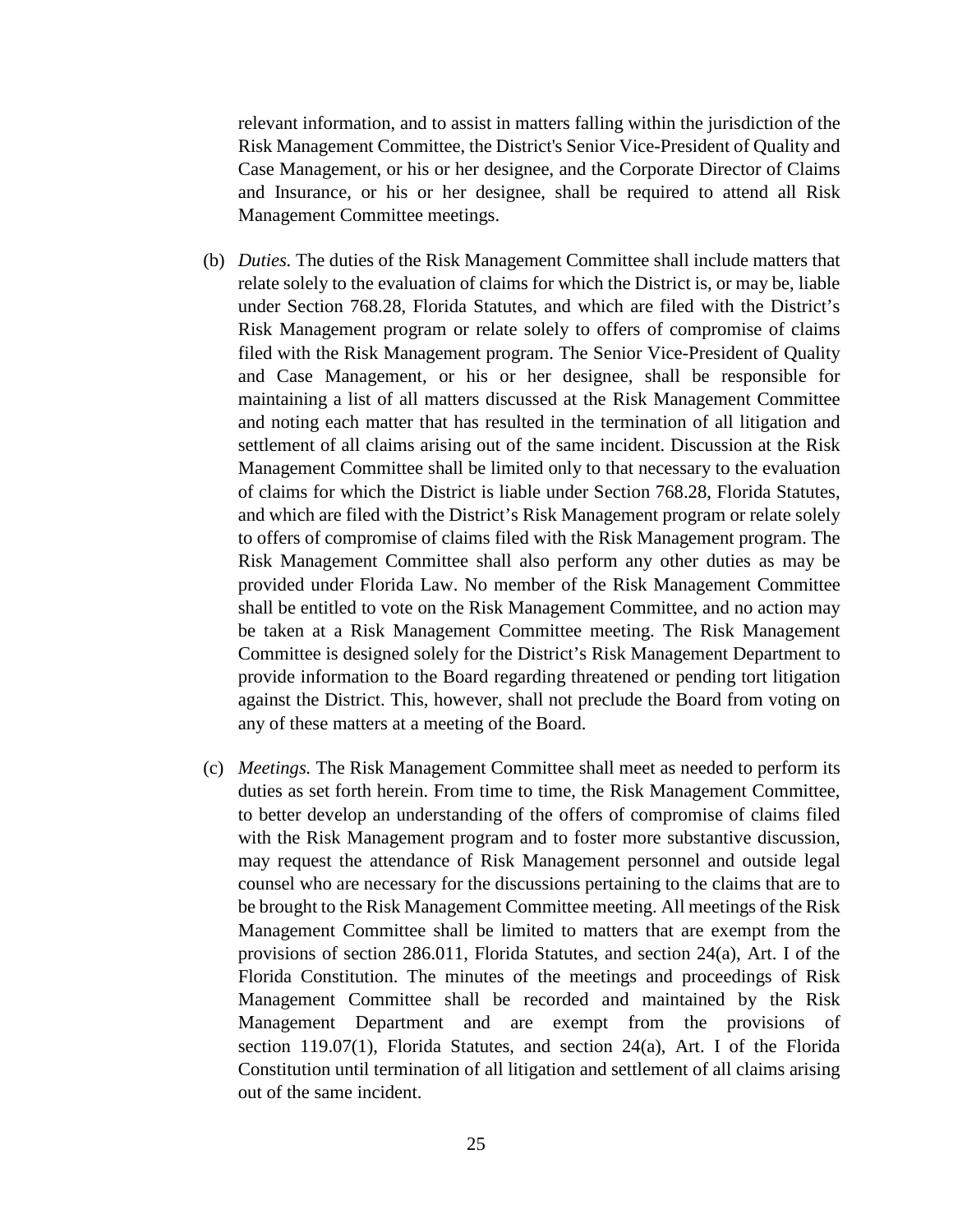## **D. RESERVED**

#### **E. Committee Appointments**

The officers of Board committees shall be the chair and vice-chair, and such other offices as such committee may establish from time to time (the "Committee Officers"); provided, however, that all Committee Officers shall be Commissioners. The committees shall appoint their respective Committee Officers at the first committee meeting convened following the appointment or reappointment of the committee members. Committee Officer vacancies may be filled for the remainder of the then-current term by the committee at any meeting of such committee. All Committee Officers serve at the pleasure of their respective committees. The chair of each committee shall preside over all meetings of such committee and may exercise all powers and duties granted to and imposed on that position by the Board or such committee. In the absence of a committee chair, the vice-chair of such committee shall act in the role of chair and shall have all the powers and authority granted or imposed on the committee chair.

**2.** This Resolution hereby supersedes, amends, replaces and repeals any conflicting resolution or conflicting policy previously adopted by the Board.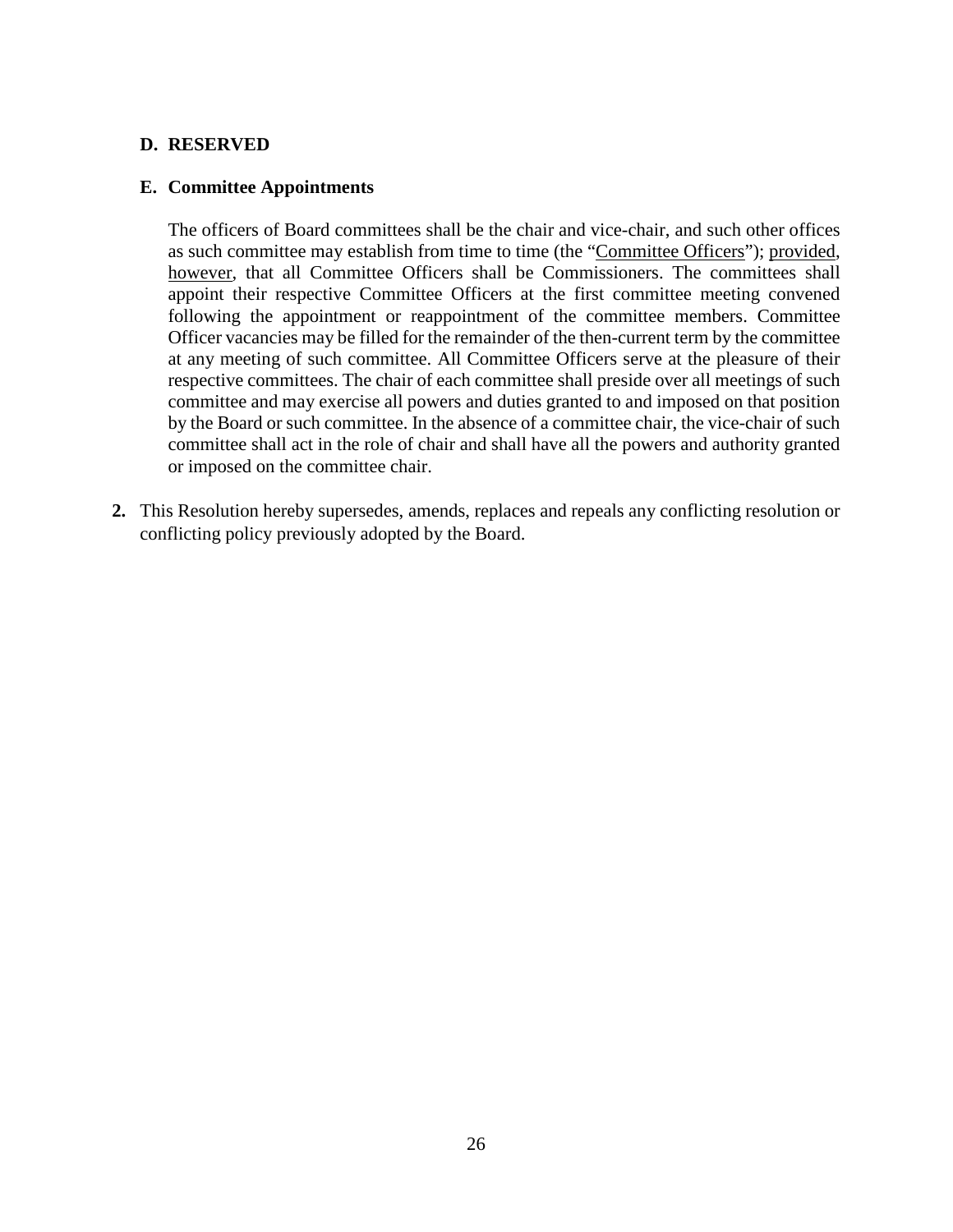# **Chapter 4: Administration**

Section 4.1: RESERVED Section 4.2: RESERVED Section 4.3: RESERVED Section 4.4: RESERVED Section 4.5: Chief Compliance and Privacy Officer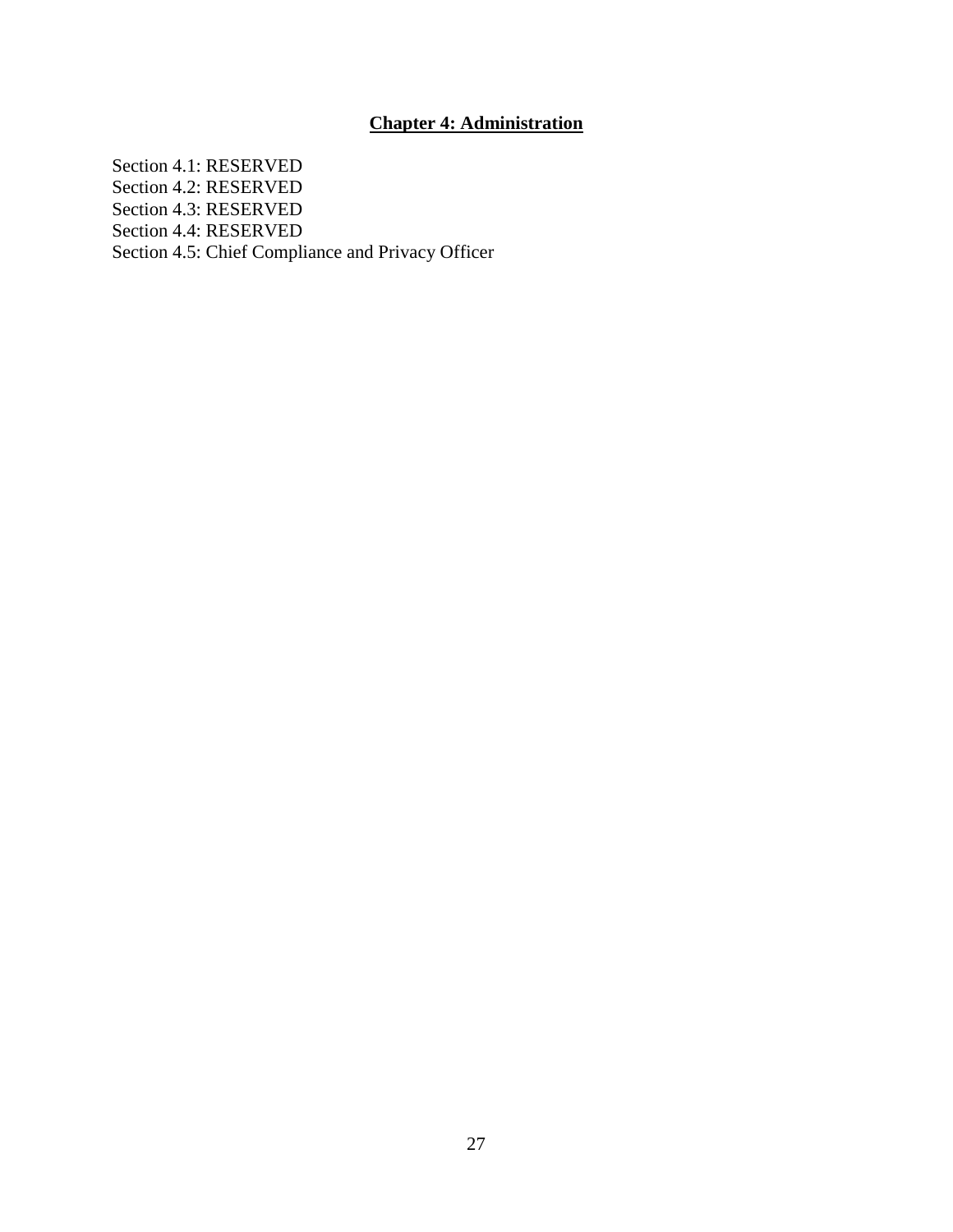# **Section 4.5: Chief Compliance and Privacy Officer**

WHEREAS, the District's Charter permits the Board "to appoint and employ . . . agents and employees as said [B]oard may deem advisable";

WHEREAS, the Board has established the Chief Compliance and Privacy Officer as a Direct Board Report;

WHEREAS, the Board desires to formalize the current duties of the Chief Compliance and Privacy Officer; and

WHEREAS, unless context otherwise requires, capitalized terms used but not defined herein have the meanings ascribed to such terms in the Amended and Restated Bylaws of the North Broward Hospital District, as amended from time to time (the "Bylaws").

- **1.** In addition to any duties, responsibilities or obligations imposed upon the Chief Compliance and Privacy Officer in the Bylaws, the Chief Compliance and Privacy Officer shall be responsible for the following duties and responsibilities: (a) making periodic reports (at least quarterly) to the Board and as otherwise necessary in the Chief Compliance and Privacy Officer's discretion or as requested by the Board or the CEO; and (b) developing and implementing policies, procedures, and practices designed to ensure compliance with the requirements set forth in the District's Corporate Integrity Agreement between the District and the Office of Inspector General (the "OIG") of the United States Department of Health and Human Services (the "CIA") and with federal health care program requirements.
- **2.** The Chief Compliance and Privacy Officer may, when performing such duties and responsibilities, coordinate with the General Counsel's Office but may not be subordinate to the General Counsel. The Chief Compliance and Privacy Officer may not possess any responsibilities that involve acting in any capacity as legal counsel or supervising legal counsel functions for the District. In carrying out his or her functions and responsibilities, the Chief Compliance and Privacy Officer shall have full and unrestricted access to the District's personnel, property, and records, unless otherwise prohibited under federal laws or regulations, the CIA, or Florida Law.
- **3.** No noncompliance job responsibilities shall be imposed upon the Chief Compliance and Privacy Officer if such job responsibilities would affect the Chief Compliance and Privacy Officer's ability to perform the duties necessary to meet the obligations of the CIA nor shall the Chief Compliance and Privacy Officer be subordinate to the Chief Financial Officer of the District.
- **4.** Any such changes to the Chief Compliance and Privacy Officer's identity or any changes to the Chief Compliance and Privacy Officer's job responsibilities or description that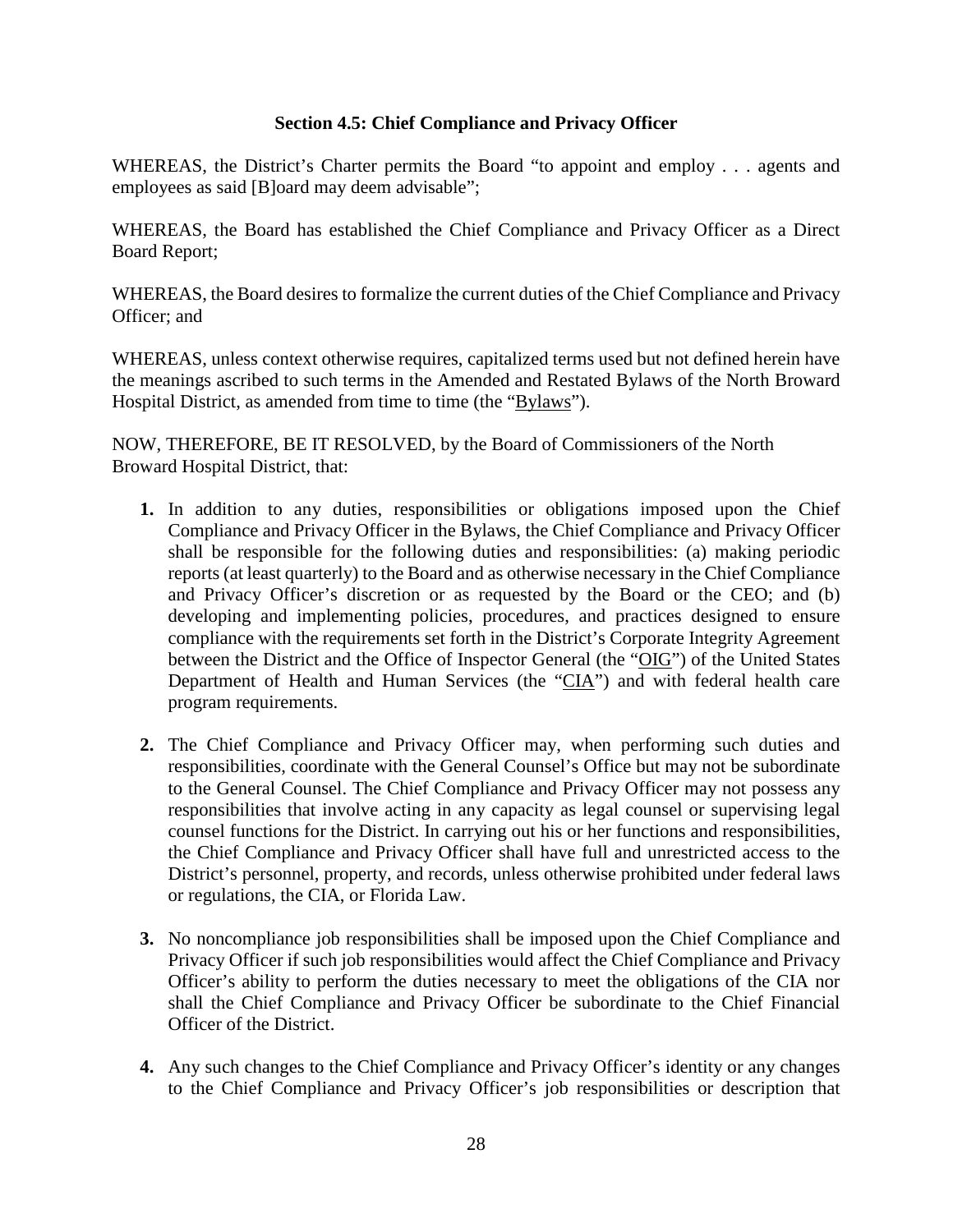would affect the Chief Compliance and Privacy Officer's ability to perform the duties necessary to meet the obligations in the CIA shall be communicated and reported to the OIG within five (5) days after such a change.

**5.** This resolution hereby supersedes, amends, replaces and repeals any conflicting resolution or conflicting policy previously adopted by the Board.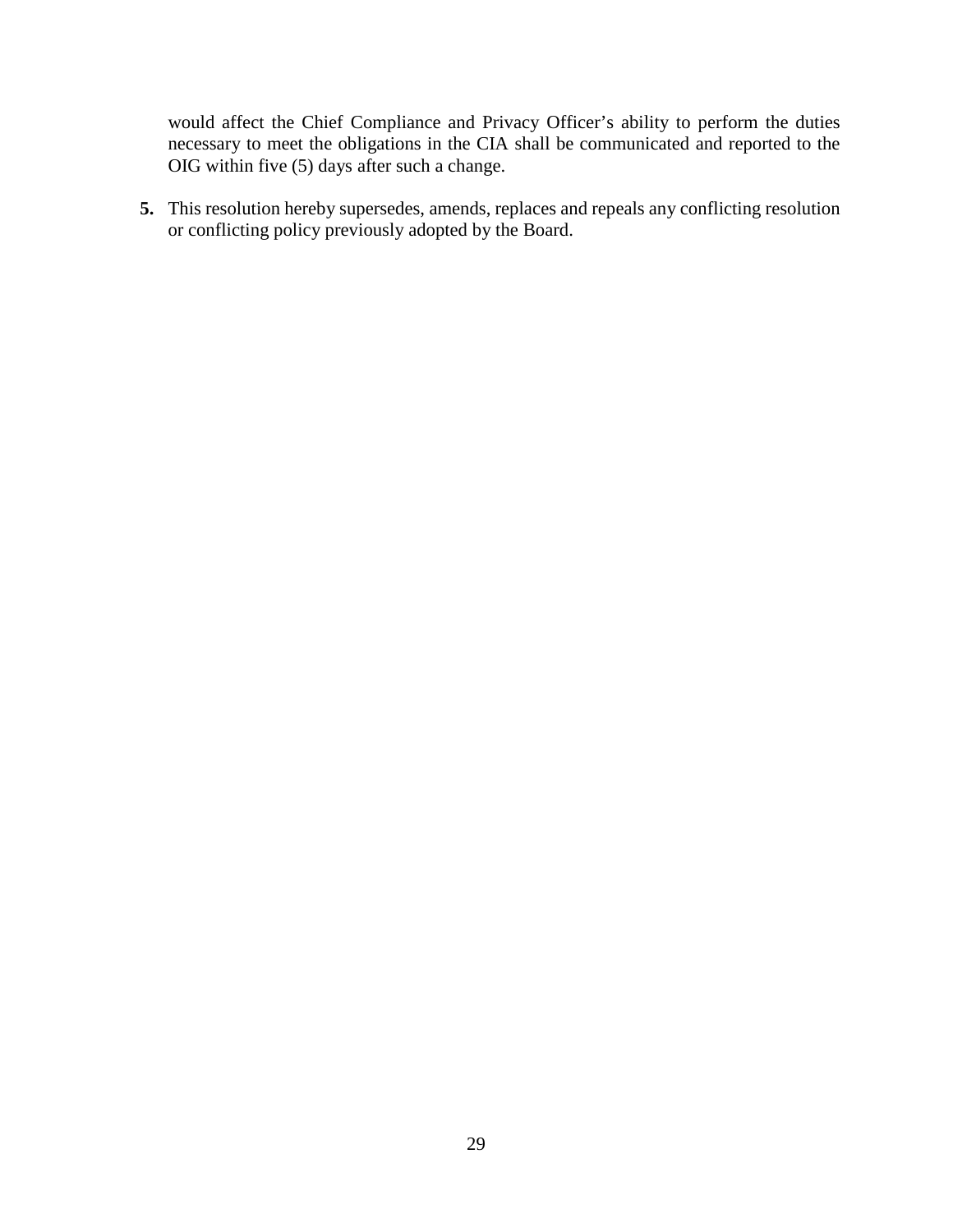# **Chapter 5: Medical Staff**

Section 5.1: RESERVED Section 5.2: Medical Staff Bylaws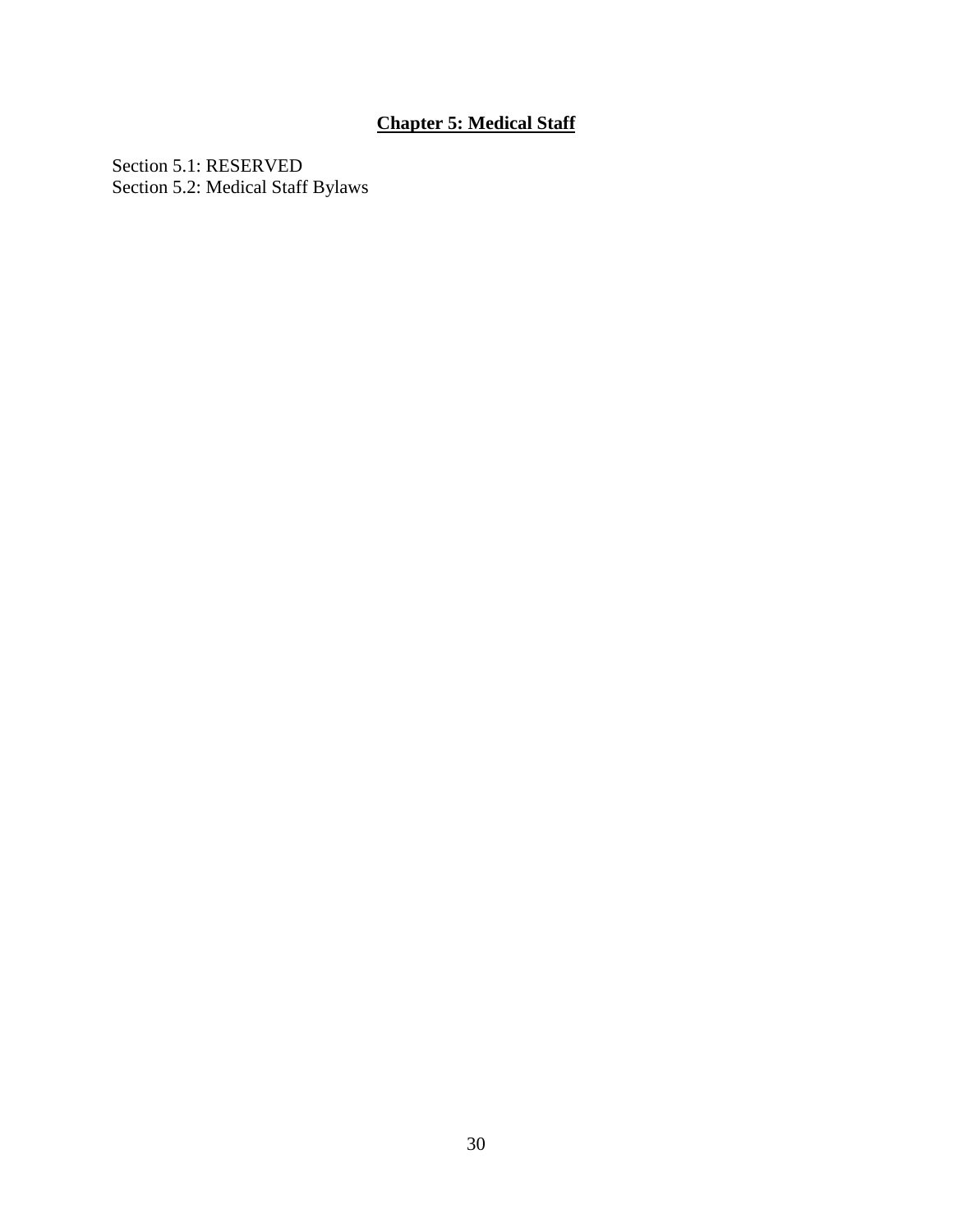# **Section 5.2: Medical Staff Bylaws**

WHEREAS, the District has an established self-governing Medical Staff that is at all times accountable to the Board;

WHEREAS, various federal laws and regulations, Florida Law, and accreditation standards govern the content and structure of a medical staff of a hospital;

WHEREAS, the Bylaws of the Board of North Broward Hospital District are being amended;

WHEREAS, the Board intends to preserve the Medical Staff Bylaws and all rules, regulations, and policies enacted pursuant thereto upon ratification of the revised Bylaws until such time that the Board and the Medical Staff choose to amend the same; and

WHEREAS, unless context otherwise requires, capitalized terms used but not defined herein have the meanings ascribed to such terms in the Amended and Restated Bylaws of the North Broward Hospital District, as amended from time to time (the "Bylaws").

NOW, THEREFORE, BE IT RESOLVED, by the Board of Commissioners of the North Broward Hospital District, that:

In addition to those requirements provided in the Medical Staff Bylaws, Florida Law, federal laws, rules and regulations, and accreditation requirements, the following rules, standards, and guidelines shall govern the Medical Staff and, as applicable, shall be included in the Medical Staff Bylaws:

# **A. Standards and Composition of the Medical Staff Bylaws**

- **1)** The Medical Staff Bylaws shall include, at a minimum, the following:
	- **(a)** A determination, in accordance with Florida Law, of which categories of practitioners are eligible candidates for appointment to the Medical Staff;
	- **(b)** A statement of the duties and privileges of each category of Medical Staff (e.g., active, courtesy, etc.);
	- **(c)** A description of the organization of the Medical Staff;
	- **(d)** A process for existing members of the Medical Staff to make recommendations to the Board for consideration of new appointments and reappointments to the Medical Staff;
	- **(e)** A requirement that a medical history and physical examination be completed and documented for each patient no more than thirty (30) days before or twenty-four (24) hours after admission or registration, but prior to surgery or a procedure requiring anesthesia services, and such medical history and physical examination shall be completed and documented by a member of the Medical Staff who is a qualified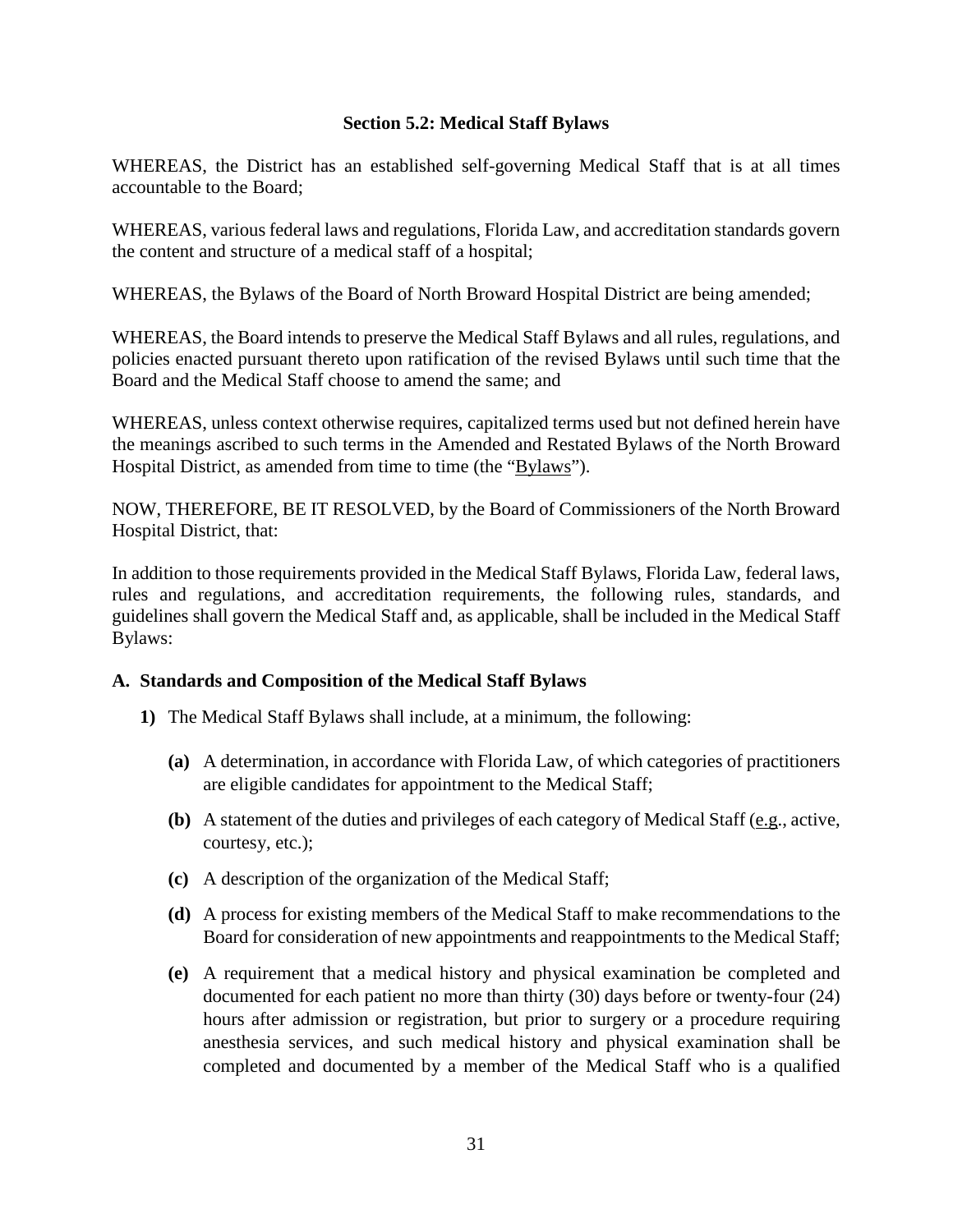licensed individual in accordance with Florida Law and the District's Policies and Procedures;

- **(f)** A requirement that an updated examination of the patient, including any changes in the patient's condition, be completed and documented within twenty-four (24) hours after admission or registration, but prior to surgery or a procedure requiring anesthesia services, when the medical history and physical examination are completed within thirty (30) days before admission or registration and such updated examination of the patient, including any changes in the patient's condition, shall be completed and documented by a member of the Medical Staff who is a qualified licensed individual in accordance with Florida Law and the District's Policies and Procedures;
- **(g)** Criteria for determining the privileges to be granted to individual practitioners and a procedure for applying the criteria to individuals requesting privileges;
- **(h)** The requirement that a delineation of privileges be provided for each member of the Medical Staff and such delineation of privileges shall not be an overly broad specialty designation (e.g., "general surgery" or "general medicine") unless such terms are specifically defined elsewhere;
- **(i)** Procedures, within a time-limited period, for approving, approving in part, or denying an applicant's request for privileges.
- **(j)** A provision requiring any changes to the Medical Staff Bylaws and any rules and regulations promulgated thereunder be approved by the Board before being implemented by the Medical Staff;
- **(k)** Procedures to ensure that the Medical Staff is accountable to the Board for the quality of care provided to patients;
- **(l)** Procedures to ensure the criteria for selection include character, competence, training, experience, and judgment and not be based solely on certification, fellowship, or membership in a specialty body or society;
- **(m)** Procedures that require all members of the Medical Staff to conduct themselves in a manner that ensures that the health and welfare of the District's patients and the best interests of the District are served;
- **(n)** A procedure for the Board to consult directly with the Chief of Staff of each of the District's hospitals periodically throughout the District's fiscal year, including, but not be limited to, discussions of matters related to the quality of medical care provided to patients of each of the District's hospitals;
- **(o)** A requirement that the Medical Staff provides to any members of the Medical Staff or applicant for Medical Staff membership and clinical privileges who have had their privileges suspended, denied, revoked or curtailed, whether in whole or in part, the reason or reasons in writing within thirty (30) days of any such individual's written request.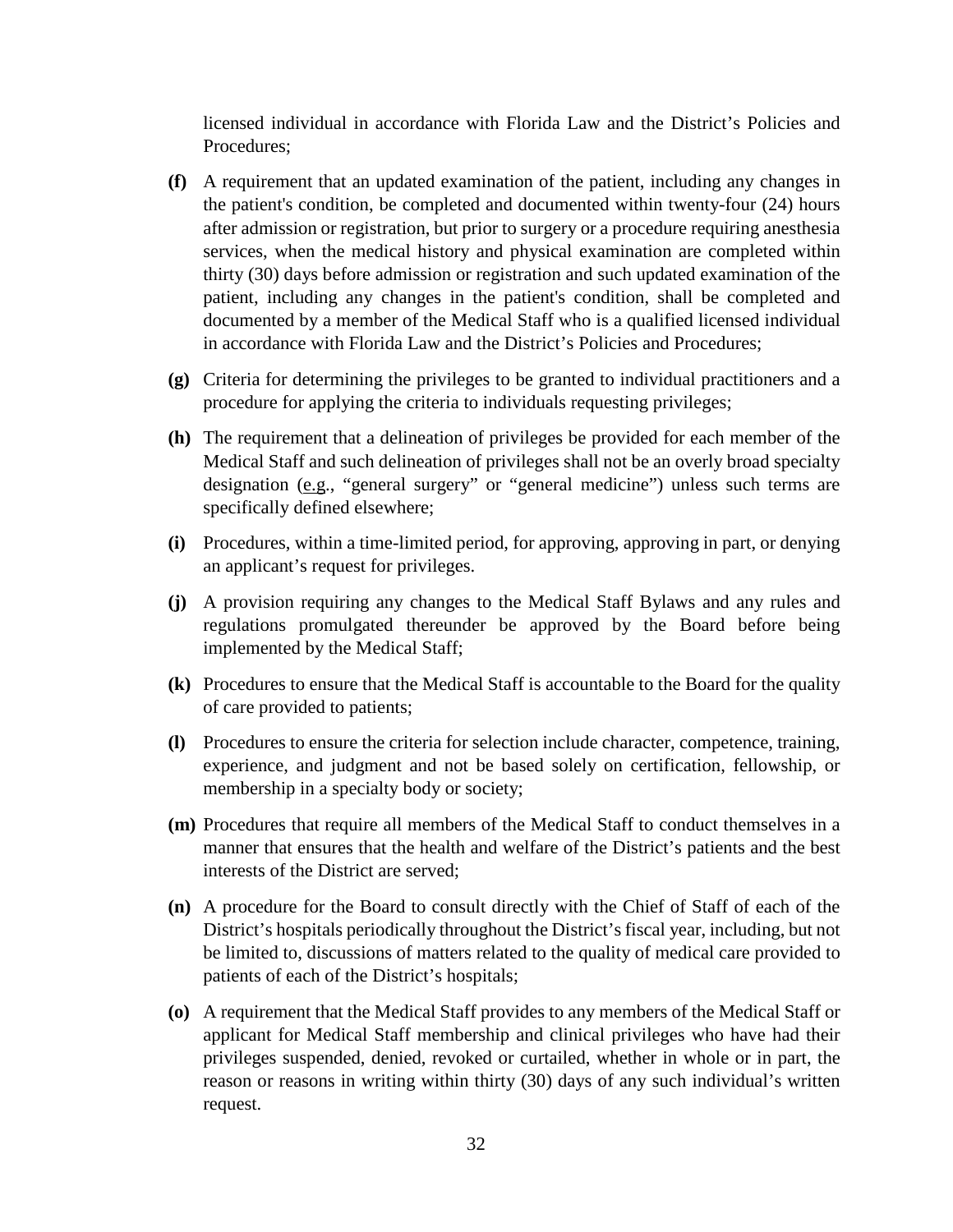- **(p)** A requirement that denial of Medical Staff membership or clinical privileges to any applicant be submitted, in writing, to the applicant's respective licensing board or boards in accordance with applicable Florida Law and federal laws, rules and regulations.
- **(q)** Procedures and guidelines, consistent with federal laws and regulations and Florida Law, pertaining to any refusal, revocation, or suspension of Medical Staff membership or any privileges attendant to such membership ensuring due process rights, unless otherwise waived, of such individuals facing such corrective or adverse action. The procedures for such a hearing shall, at a minimum: (i) ensure an orderly, fair, and impartial proceeding in which all facts relevant to the objections to the person's membership and privileges may be heard; (ii) ensure that such individual receives reasonable notice of the time and place of such hearing; (iii) include the requirement that all accusations constituting the cause of action are made on the records together with the findings and conclusions of the examining body; (iv) include the requirement that testimony at such hearing shall be recorded and transcribed; (v) an appeal procedure and a time-limited period for rendering a final decision after the appeal; and (vi) that the transcription, all notices, documents, exhibits, demonstrative evidence submitted, findings and recommendations of the examining authority, and all findings and decisions of the Board relevant to those proceedings, are preserved by the District as a record of the proceedings;
- **(r)** A provision for revocation and suspension of Medical Staff membership and clinical privileges, subject to due process rights, including a fair hearing, for disruptive acts by members of the Medical Staff not related to clinical performance or direct patient care;
- **(s)** Standards and procedures for reasonable access by licensed chiropractors to the reports of diagnostic x-rays and laboratory tests of the District's licensed medical facilities, subject to the same standards and procedures as other licensed physicians;
- **(t)** Procedures to ensure that patients are only admitted to the District's hospitals on the recommendation of a licensed practitioner permitted to admit patients to hospitals under Florida Law and who has admitting privileges at such hospital; and
- **(u)** Procedures to establish periodic reviews (e.g., Focused Professional Practice Evaluations and Ongoing Professional Practice Evaluations) of all members of the Medical Staff.

## **B. Appointment to the Medical Staff**

**1)** All criteria for selection of qualified licensed individuals eligible for Medical Staff membership shall be based on individual character and background, health, demonstrated current competence, training, experience, judgment, adherence to applicable professional ethics, reputation, ability to work with others, and ability of the District's hospitals to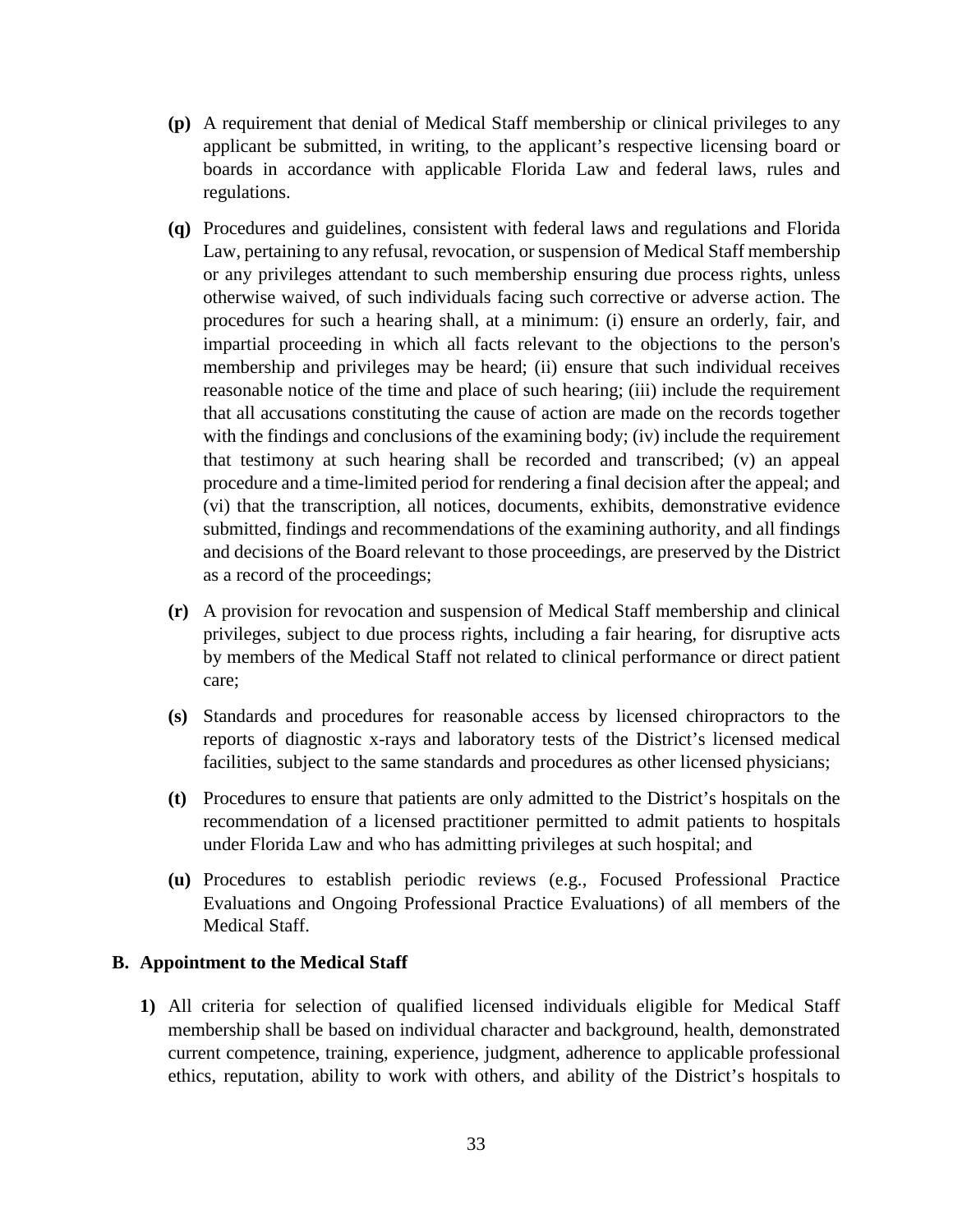provide adequate facilities and supportive services and shall not be based exclusively on certification, fellowship, or membership in a specialty body or society.

- **2)** No individual shall be entitled to Medical Staff membership at any of the District's hospitals or facilities merely by virtue of the fact that he or she is duly licensed to practice in Florida and/or holds other certifications, is a member of a professional organization, has completed a fellowship or other post-graduate program, or that he or she, in the past or present, has been granted such privileges at another hospital or facility.
- **3)** No otherwise qualified individual shall be denied Medical Staff membership or clinical privileges solely because such individual is licensed as a physician, dentist, podiatrist, psychologist, advanced practice registered nurse, or physician assistant; provided, that such practice coincides with the District's needs.
- **4)** The Medical Staff shall ensure that, as a condition of application to the Medical Staff and as a continuing condition of Medical Staff membership and clinical privileges, applicants and current members provide evidence of financial responsibility by one of the methods set forth under Florida Law, in a form and manner acceptable to the Medical Staff. The Medical Staff shall fully advise the Board of any member not in compliance with the financial responsibility requirements set forth under Florida Law.
- **5)** Except in cases of emergency, no action on appointment, reappointment, or dismissal of a member of the Medical Staff shall be taken without prior referral to the Medical Staff for their recommendation.

# **C. RESERVED**

# **D. Amendments to the Medical Staff Bylaws**

The Medical Staff shall collaborate with the Board in the drafting of amendments to the Medical Staff Bylaws and any applicable rules and regulations or policies established to it, setting forth its organizations, standards, and governing principles. Any such amendments shall be approved by the Board prior to becoming effective.

- **E.** The Medical Staff Bylaws, as originally established on May 30, 2013, and as subsequently amended from time to time, as well as all Medical Staff rules, regulations, and policies promulgated thereto shall survive the ratification of the Board's amended Bylaws.
- **F.** This resolution hereby supersedes, amends, replaces and repeals any conflicting resolution or conflicting policy previously adopted by the Board.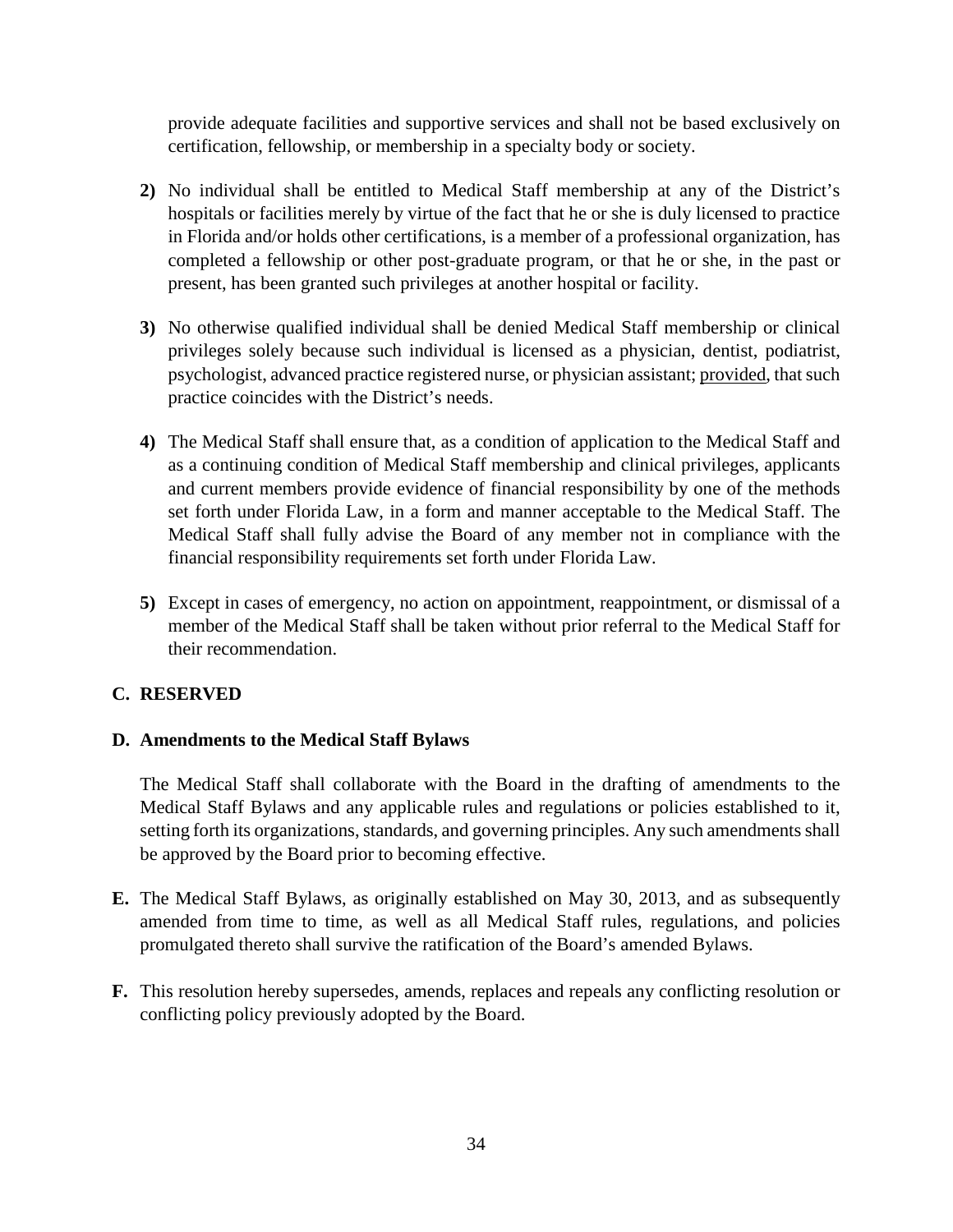# **Chapter 6: Miscellaneous**

Section 6.1: A Resolution to Establish a Procurement Code Section 6.2: A Resolution Establishing a Uniform Policy for Conducting Investigations Section 6.3: A Resolution Pertaining to Legal Engagement Letters Section 6.4: Internal Risk Management Program Section 6.5: A Resolution Regarding Internal Audit Department Access to Information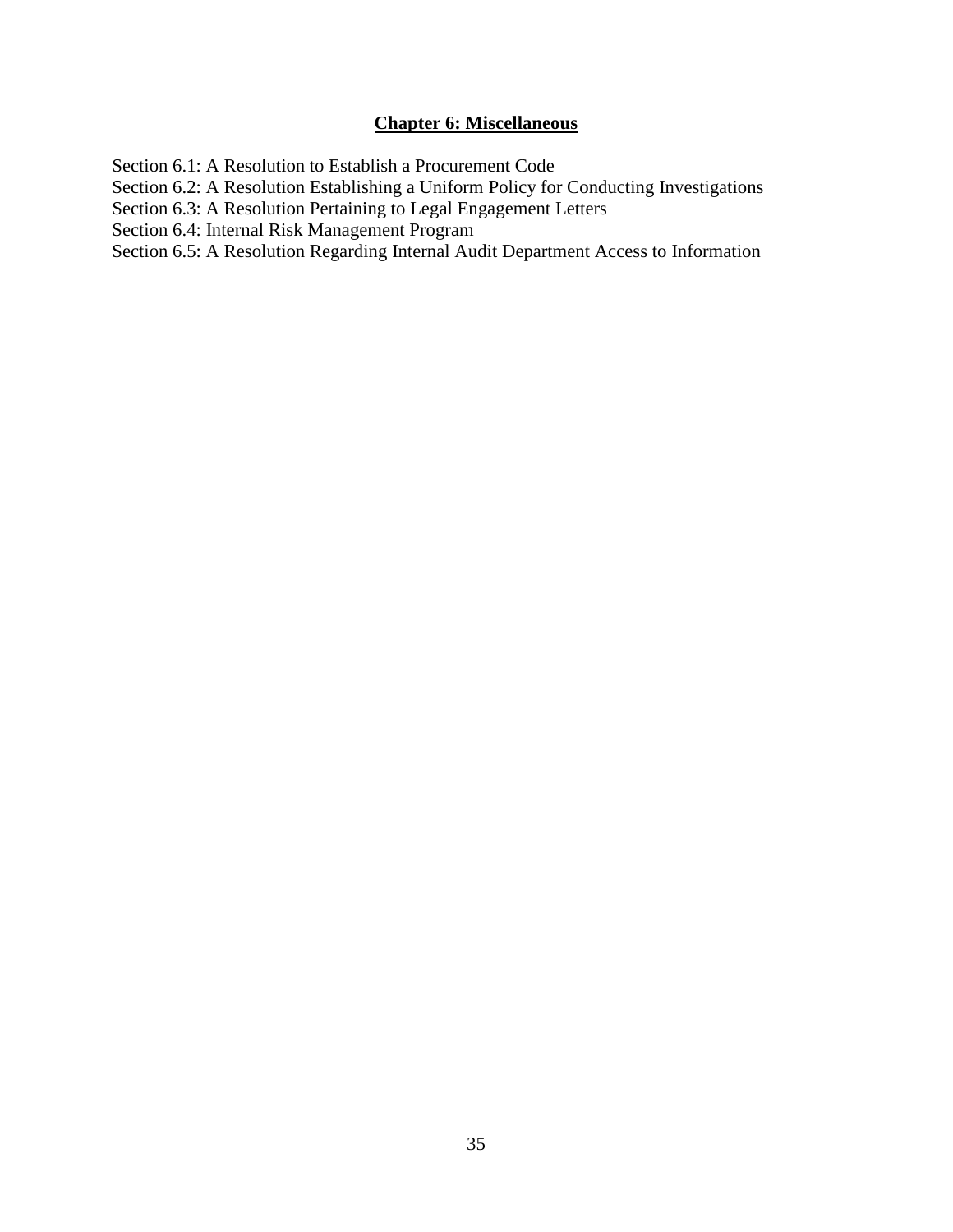# **Section 6.1: A Resolution to Establish a Procurement Code**

WHEREAS, the Board is responsible for Charter oversight;

WHEREAS, Florida Law permits the delegation of authority not otherwise prohibited thereunder;

WHEREAS, the Board desires to delegate the power to enter into and bind the District to certain contracts, arrangements, and expenditures that pertain to the day-to-day management of the District; and

WHEREAS, unless context otherwise requires, capitalized terms used but not defined herein have the meanings ascribed to such terms in the Amended and Restated Bylaws of the North Broward Hospital District, as amended from time to time (the "Bylaws").

- **1.** The Board hereby makes a finding that certain contracts, arrangements, and expenditures of the District fall within operational management insofar as it involves the day-to-day management of the District's hospitals and facilities.
- **2.** The Board hereby directs the CEO to identify such contracts, arrangements, or expenditures that pertain to the day-to-day management of the District's hospitals and facilities ("Operational Matters").
- **3.** The Board hereby directs the CEO to recommend a procurement code, consistent with Florida Law, containing such Operational Matters and which establishes certain necessary individuals or designees of the District who should have the authority to enter into and bind the District with respect to such Operational Matters.
- **4.** The procurement code recommended by the CEO shall create procedures that foster fair and open competition; reduce the appearance of improprieties and opportunities of favoritism; and that establish public confidence in the process by which commodities and contractual services are procured.
- **5.** Such procurement code, and any policies pertaining to it, as amended from time to time, shall be submitted to the Board for approval and shall not be effective or implemented until approved by the Board.
- **6.** Nothing herein shall be construed as invalidating the procurement code in effect as of the date hereof or any Board policies enacted pursuant thereto or referenced therein until such procurement code and enacted and referenced policies are explicitly superseded by another procurement code and/or policies adopted by the Board.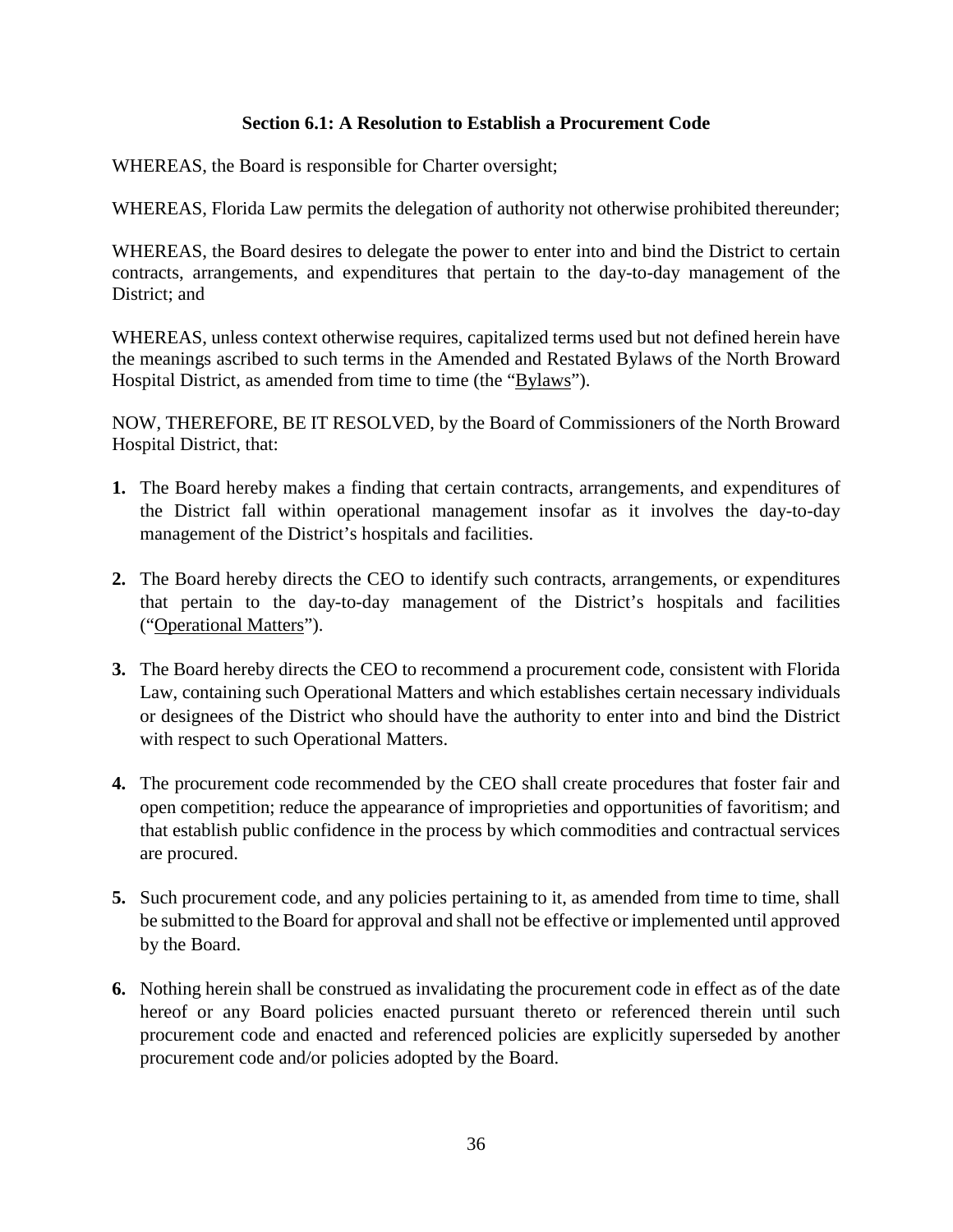**7.** This resolution hereby supersedes, amends, replaces and repeals any conflicting resolution or conflicting policy previously adopted by the Board.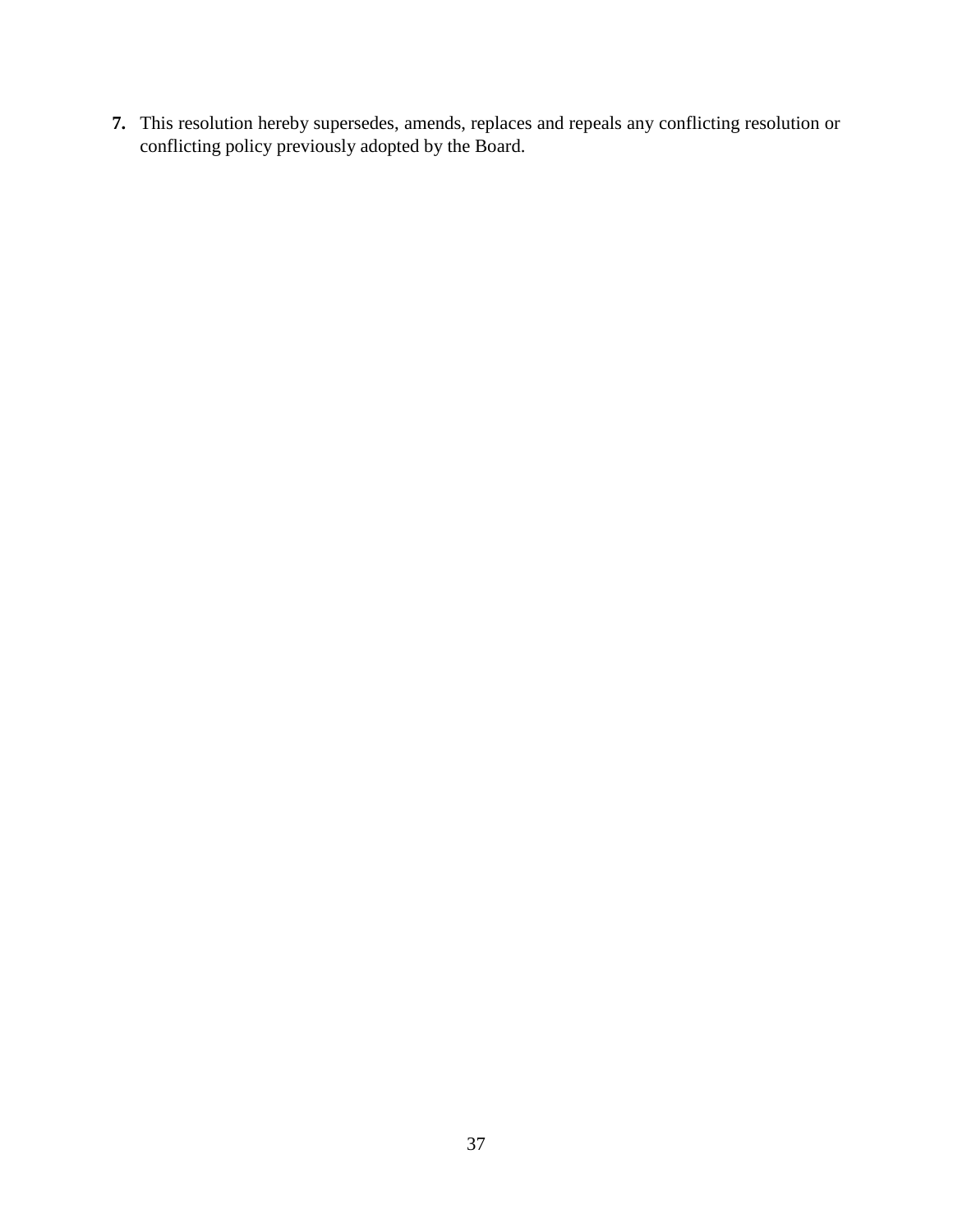# **Section 6.2: A Resolution Establishing a Uniform Policy for Conducting Investigations**

WHEREAS, the District voluntarily entered into a Corporate Integrity Agreement (the "CIA") with the United States Department of Health and Human Services and integral to the terms of the CIA is the strengthening of the District's Compliance Program;

WHEREAS, the Corporate Compliance and Ethics Department has been reorganized to be independent and has the responsibility to thoroughly investigate all reported and discovered alleged wrongdoing, ethical, and professional breaches;

WHEREAS, it is critical that the Board's confidence in the effectiveness of the compliance program be maintained;

WHEREAS, the Corporate Compliance and Ethics Department must be allowed to demonstrate an ability to perform or coordinate internally the performance of its investigative responsibilities thus enabling the Board, the District's senior management, and other appropriate administration officials to take corrective action; and

WHEREAS, unless context otherwise requires, capitalized terms used but not defined herein have the meanings ascribed to such terms in the Amended and Restated Bylaws of the North Broward Hospital District, as amended from time to time (the "Bylaws").

NOW, THEREFORE, BE IT RESOLVED, by the Board of Commissioners of the North Broward Hospital District, that:

**1.** All internal investigations concerning compliance with the CIA and the ethics and business policies of the District shall be conducted by the Corporate Compliance and Ethics Department on its initiative or as a result of a referral or anonymous tip.

**2.** Any external investigations initiated and paid for by the District, regardless of how authorized, shall be identified, summarized and presented to the Board.

**3.** The Corporate Compliance and Ethics Department is directed to establish procedures consistent with the CIA and this resolution, to log, track, investigate, and report on all investigations to the CEO, General Counsel, and the Chair on a monthly basis. These procedures, upon the recommendation by the Chief Compliance and Privacy Officer and the CEO, shall be presented to the Board for approval.

**4.** This resolution hereby supersedes, amends, replaces and repeals any conflicting resolution or conflicting policy previously adopted by the Board.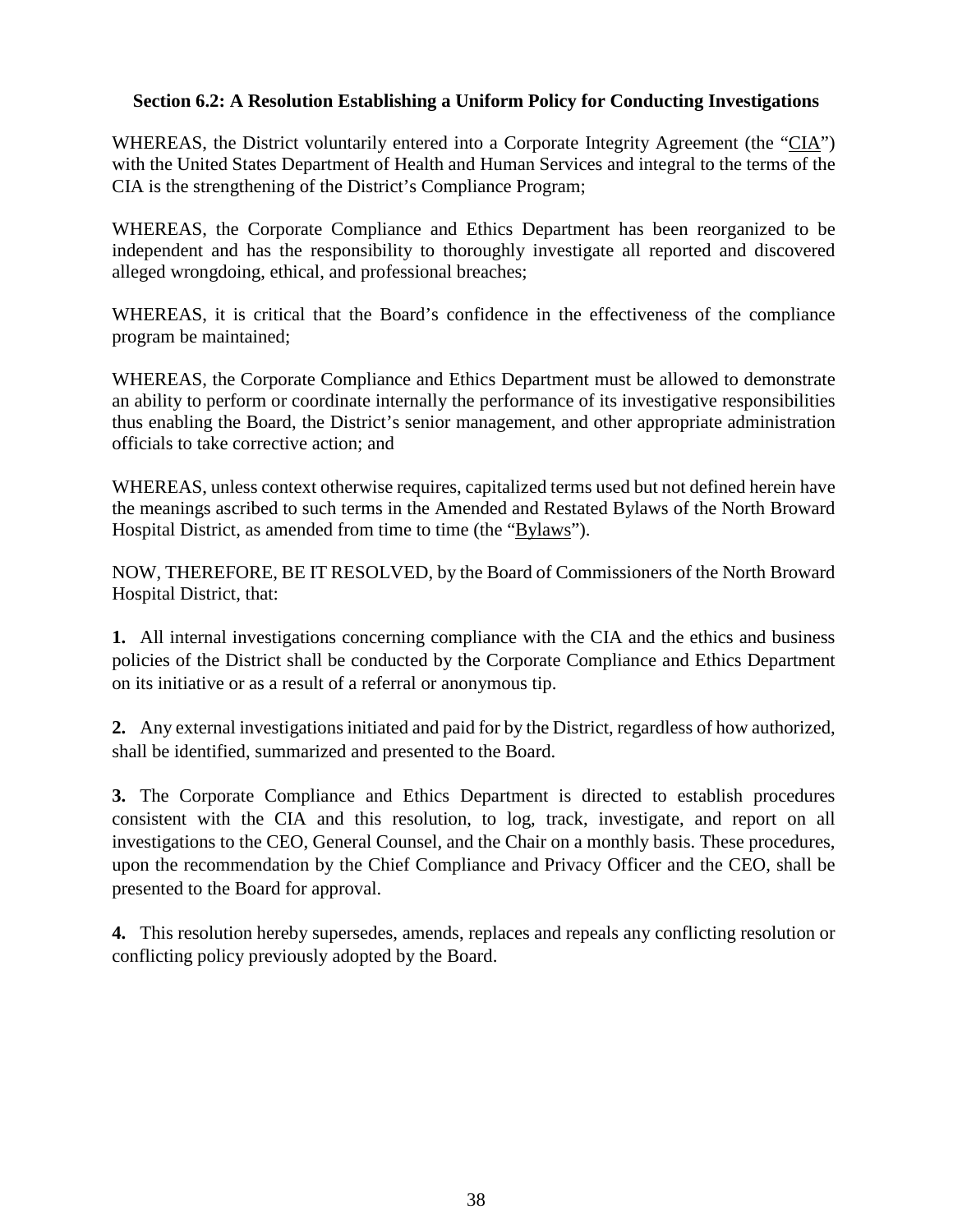# **Section 6.3: A Resolution Pertaining to Legal Engagement Letters**

WHEREAS, the Charter empowers the Board to contract and to be contracted with;

WHEREAS, the Board has delegated its contracting powers to the CEO; provided, that the aggregate contract amount is below a designated amount, the contracting process is consistent with the District's procurement policies, the contract has been fully processed through the District's vendor registration and contracting systems, and the contract is approved as to legal form by the General Counsel's Office;

WHEREAS, the Board reserves the right to approve (a) all contracts that have an aggregate amount above the CEO's designated amount per fiscal year, or (b) where the Board otherwise chooses to assert its jurisdiction;

WHEREAS, the Board chooses to assert its jurisdiction over legal engagement letters; and

WHEREAS, unless context otherwise requires, capitalized terms used but not defined herein have the meanings ascribed to such terms in the Amended and Restated Bylaws of the North Broward Hospital District, as amended from time to time (the "Bylaws").

NOW, THEREFORE, BE IT RESOLVED, by the Board of Commissioners of North Broward Hospital District, that:

**1.** All legal engagement letters whereby the District is charged hourly rates or any increment thereof shall be executed by the CEO.

**2.** All legal engagement letters shall include the scope of services to be provided and a fiscal year maximum contract authorization amount.

**3.** All legal engagement letters shall contain a provision requiring all invoices be timely, invoiced within sixty (60) days from when the charges are incurred and services rendered, and that any such services and costs invoiced after sixty (60) days shall not be charged and will not be paid.

**4.** The CEO, in his or her sole discretion, is permitted to identify all current legal engagement letters inconsistent with this Resolution and terminate, amend, or reauthorize such legal engagement letters. This Resolution shall not invalidate any current legal engagement letters inconsistent with this Resolution if the CEO determines such legal engagement letter is still needed to protect the interests of the District.

**5.** The General Counsel, as appropriate, may from time to time recommend legal engagement letters to the CEO and/or the Board.

**6.** This resolution hereby supersedes, replaces, and repeals the resolution entitled "A Resolution to Clarify Retainer Agreements as Contracts," which was adopted by the Board on November 28, 2018.

**7.** This resolution hereby supersedes, amends, replaces, and repeals any other conflicting resolution or conflicting policy previously adopted by the Board.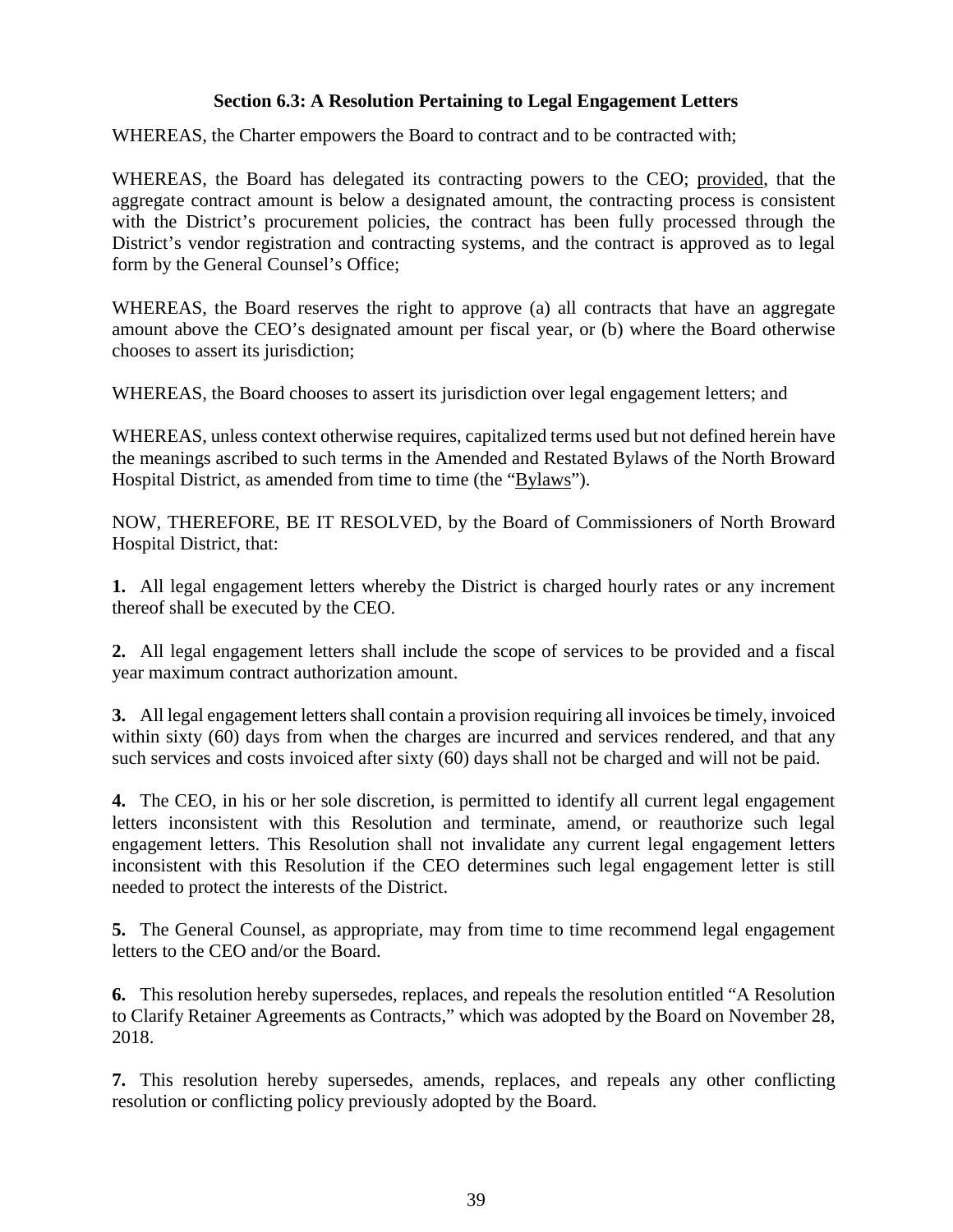#### **Section 6.4: Internal Risk Management Program**

WHEREAS, the District has an internal risk management program that (a) performs the investigation and analysis of the frequency and causes of general categories and specific types of adverse incidents to the District's patients; (b) develops appropriate measures to minimize the risk of adverse incidents to the District's patients; (c) analyzes patient grievances that relate to patient care and the quality of medical services; (d) informs the District's patients and other individuals authorized under Florida Law and federal laws, rules and regulations that the patient was the subject of an adverse incident; and (e) develops and implements an incident reporting system consistent with Florida Law (the "Risk Management Program");

WHEREAS, Section 395.0197, Florida Statutes, mandates that the Board is responsible for the Risk Management Program;

WHEREAS, the Board desires to establish the guidelines of the Risk Management Program to ensure the proper oversight consistent with Florida Law; and

WHEREAS, unless context otherwise requires, capitalized terms used but not defined herein have the meanings ascribed to such terms in the Amended and Restated Bylaws of the North Broward Hospital District, as amended from time to time (the "Bylaws").

NOW, THEREFORE, BE IT RESOLVED, by the Board of Commissioners of North Broward Hospital District, that:

**1.** Every hospital of the District shall have a risk manager who is responsible for the implementation and oversight of their respective District hospital.

**2.** Each of the District's hospital's risk managers shall demonstrate competence, through education and experience, in all of the following areas:

- **(a)** Applicable standards of health care risk management;
- **(b)** Applicable federal, state, and local health and safety laws and rules;
- **(c)** General risk management administration;
- **(d)** Patient care;
- **(e)** Medical care;
- **(f)** Personal and social care;
- **(g)** Accident prevention;
- **(h)** Departmental organization and management;
- **(i)** Community interrelationships; and
- **(j)** Medical terminology.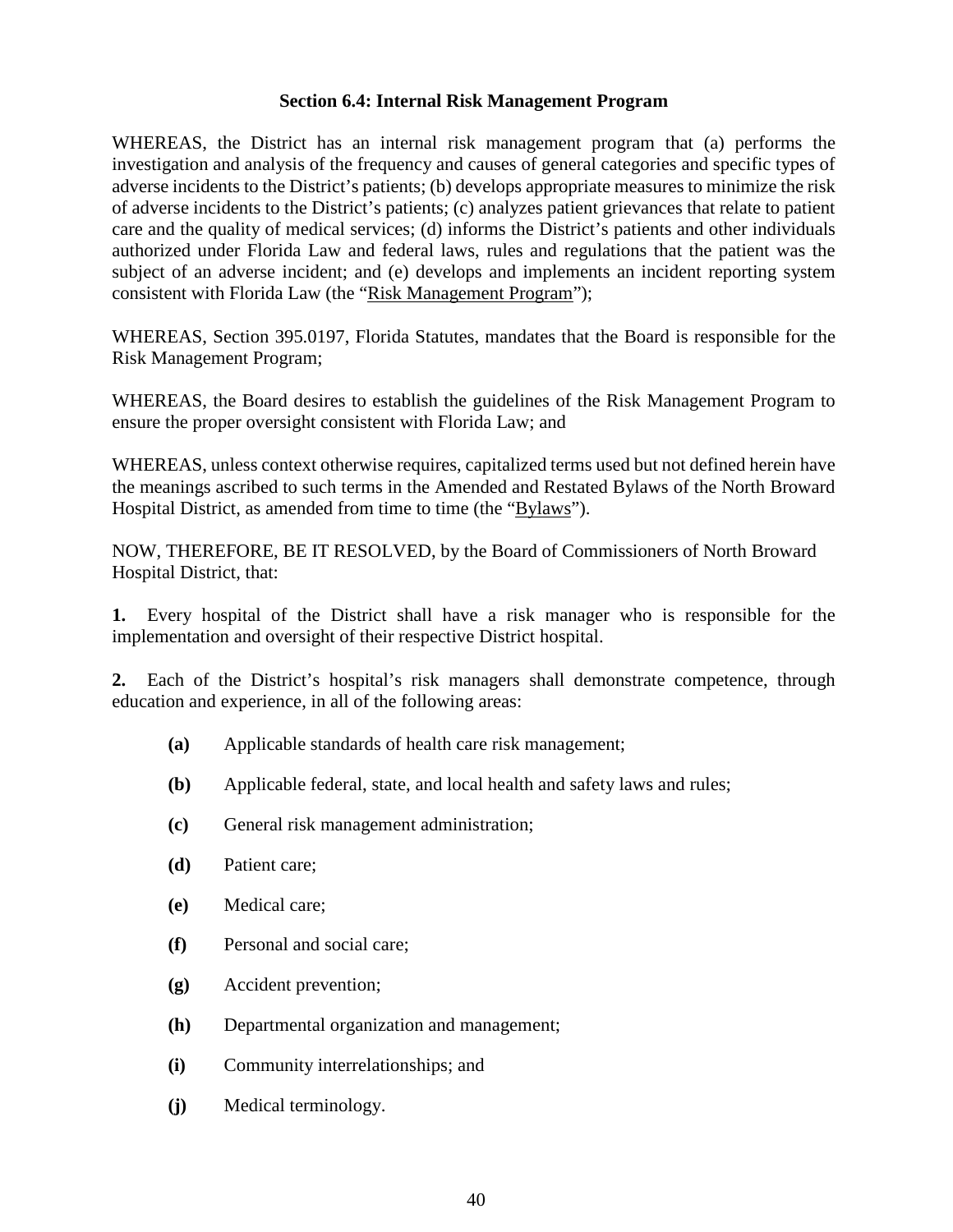**3.** The District shall also have a corporate risk manager who supervises each hospital's risk managers.

**4.** The corporate risk manager shall have direct access to the Board. Each hospital risk manager shall have access to the Board through the corporate risk manager.

**5.** The CEO, or his or her designee, with the advice and consent of the Board, shall hire the corporate risk manager.

**6.** The corporate risk manager may not be terminated, suspended, or otherwise removed from his or her position absent Board approval following consultation with the CEO or his or her designee.

**7.** The corporate risk manager shall administratively report to the CEO.

**8.** In the event of a corporate risk manager vacancy, the CEO or his or her designee, following Board approval, shall determine the process to be used to recruit and employ a replacement to a position with direct Board access on a permanent, acting, or interim basis.

**9.** This resolution hereby supersedes, amends, replaces, and repeals any conflicting resolution or conflicting policy previously adopted by the Board.